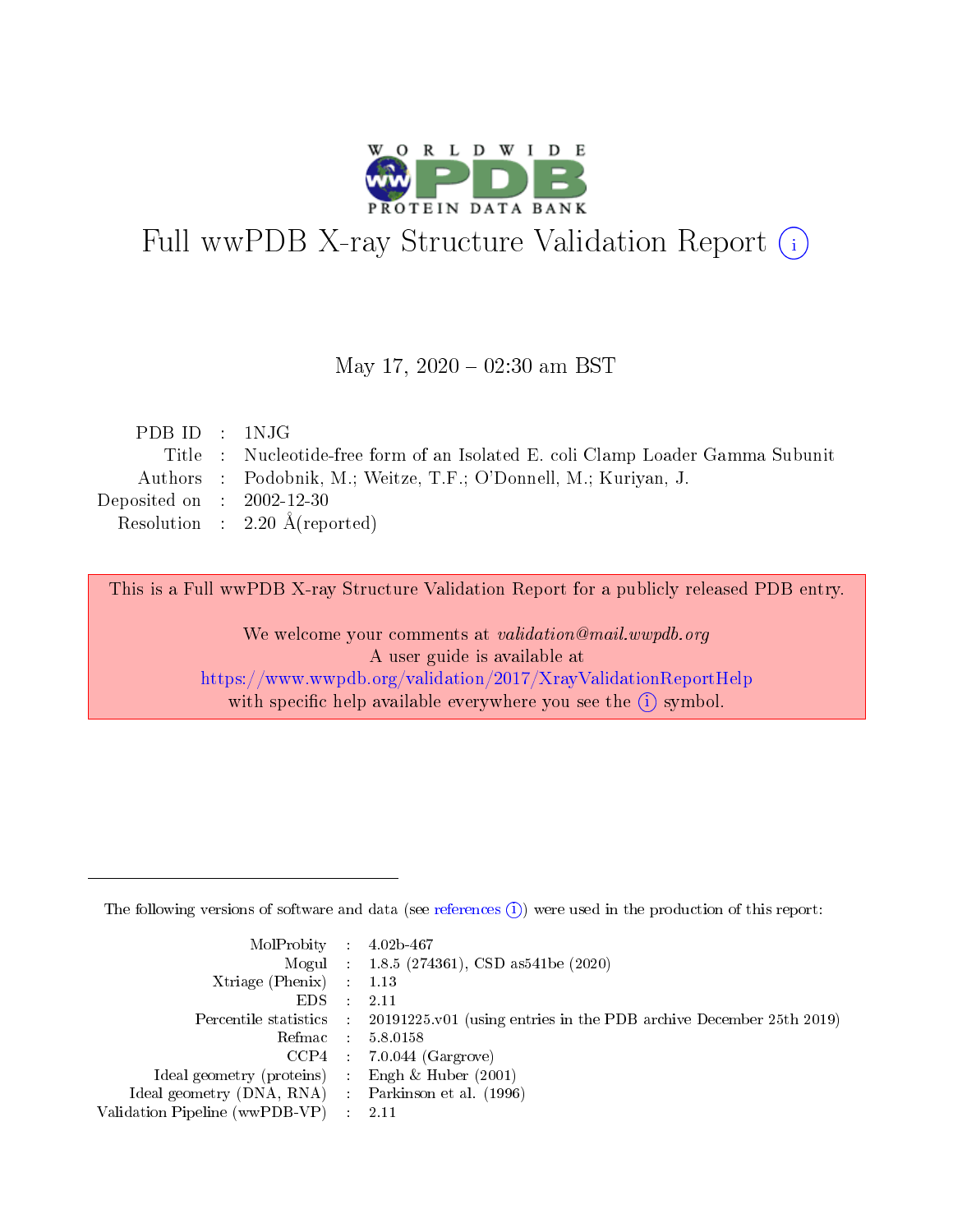# 1 [O](https://www.wwpdb.org/validation/2017/XrayValidationReportHelp#overall_quality)verall quality at a glance  $(i)$

The following experimental techniques were used to determine the structure: X-RAY DIFFRACTION

The reported resolution of this entry is 2.20 Å.

Percentile scores (ranging between 0-100) for global validation metrics of the entry are shown in the following graphic. The table shows the number of entries on which the scores are based.



| Metric                | Whole archive<br>$(\#\mathrm{Entries})$ | Similar resolution<br>$(\#\text{Entries},\,\text{resolution}\,\,\text{range}(\textup{\AA}))$ |
|-----------------------|-----------------------------------------|----------------------------------------------------------------------------------------------|
| $R_{free}$            | 130704                                  | 4898 (2.20-2.20)                                                                             |
| Clashscore            | 141614                                  | $5594(2.20-2.20)$                                                                            |
| Ramachandran outliers | 138981                                  | $5503(2.20-2.20)$                                                                            |
| Sidechain outliers    | 138945                                  | $5504(2.20-2.20)$                                                                            |
| RSRZ outliers         | 127900                                  | $4800(2.20-2.20)$                                                                            |

The table below summarises the geometric issues observed across the polymeric chains and their fit to the electron density. The red, orange, yellow and green segments on the lower bar indicate the fraction of residues that contain outliers for  $>=3, 2, 1$  and 0 types of geometric quality criteria respectively. A grey segment represents the fraction of residues that are not modelled. The numeric value for each fraction is indicated below the corresponding segment, with a dot representing fractions  $\epsilon=5\%$  The upper red bar (where present) indicates the fraction of residues that have poor fit to the electron density. The numeric value is given above the bar.

| Mol | Chain   Length | Quality of chain |     |                             |  |
|-----|----------------|------------------|-----|-----------------------------|--|
|     | 250            | 4%<br>58%        | 29% | 9%                          |  |
|     | 250            | 4%<br>46%        | 38% | 10%<br>$\ddot{\phantom{a}}$ |  |

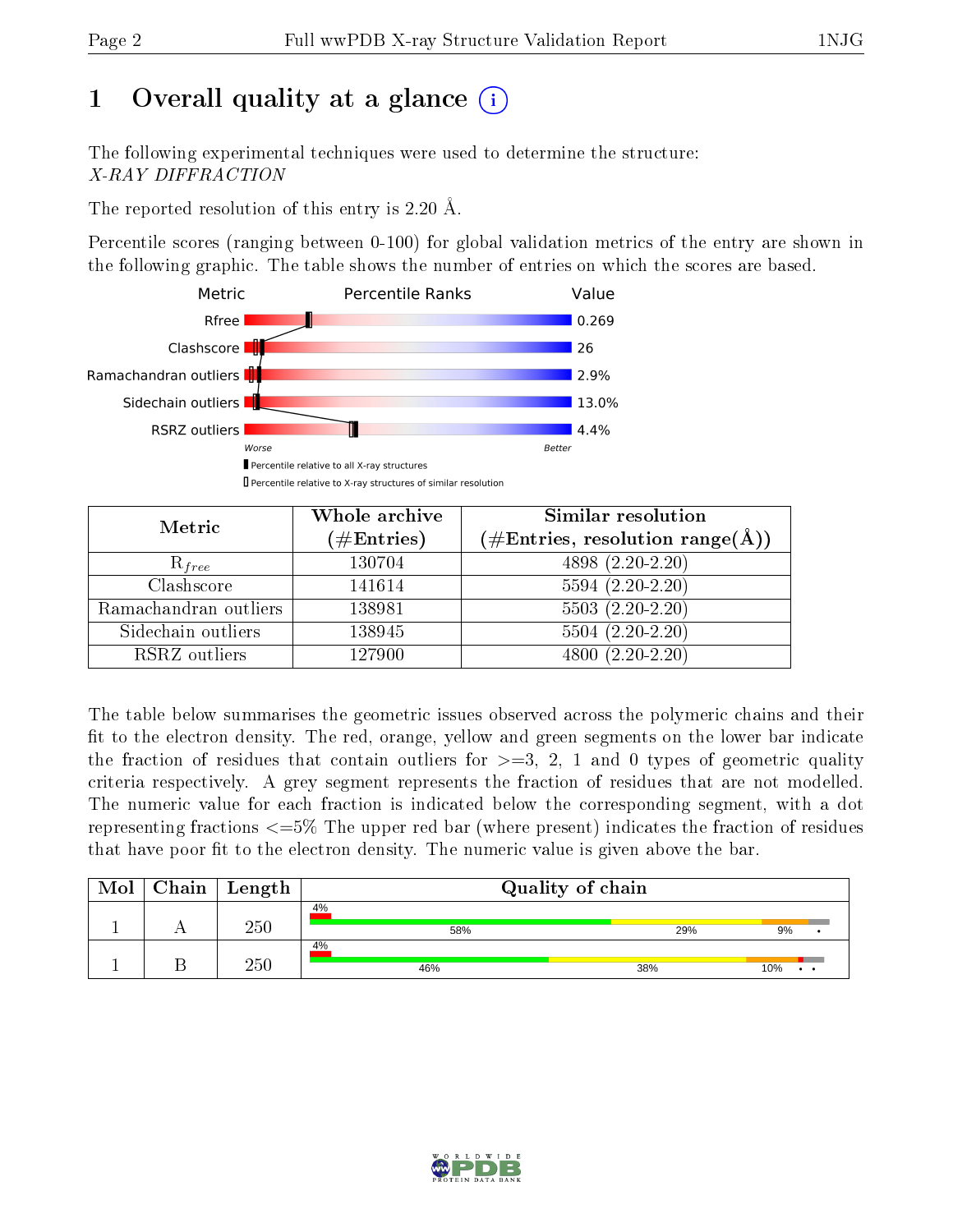# 2 Entry composition (i)

There are 4 unique types of molecules in this entry. The entry contains 3862 atoms, of which 0 are hydrogens and 0 are deuteriums.

In the tables below, the ZeroOcc column contains the number of atoms modelled with zero occupancy, the AltConf column contains the number of residues with at least one atom in alternate conformation and the Trace column contains the number of residues modelled with at most 2 atoms.

| Mol |  | Chain   Residues | Atoms        |              |             |  | $\text{ZeroOcc}$   AltConf   Trace |  |  |
|-----|--|------------------|--------------|--------------|-------------|--|------------------------------------|--|--|
|     |  | 240              | Total        | $C =$        | - N         |  |                                    |  |  |
|     |  | 1862             | 1164 342 349 |              |             |  |                                    |  |  |
|     |  | 239              | Total        | $\mathbf{C}$ | $\mathbf N$ |  |                                    |  |  |
|     |  | 1853             | 1159         | 340 347      |             |  |                                    |  |  |

Molecule 1 is a protein called DNA polymerase III subunit gamma.

| Chain | Residue  | Modelled   | Actual | Comment          | Reference         |
|-------|----------|------------|--------|------------------|-------------------|
| A     | $-6$     | <b>GLY</b> |        | CLONING ARTIFACT | <b>UNP P06710</b> |
| А     | $-5$     | ALA        |        | CLONING ARTIFACT | <b>UNP P06710</b> |
| A     | $-4$     | <b>HIS</b> |        | CLONING ARTIFACT | <b>UNP P06710</b> |
| А     | $-3$     | MET        |        | CLONING ARTIFACT | <b>UNP P06710</b> |
| A     | $-2$     | <b>GLY</b> |        | CLONING ARTIFACT | <b>UNP P06710</b> |
| А     | $-1$     | <b>GLY</b> |        | CLONING ARTIFACT | <b>UNP P06710</b> |
| A     | $\theta$ | <b>SER</b> |        | CLONING ARTIFACT | <b>UNP P06710</b> |
| B     | $-6$     | <b>GLY</b> |        | CLONING ARTIFACT | <b>UNP P06710</b> |
| B     | -5       | ALA        |        | CLONING ARTIFACT | <b>UNP P06710</b> |
| В     | $-4$     | HIS        |        | CLONING ARTIFACT | <b>UNP P06710</b> |
| Β     | $-3$     | MET        |        | CLONING ARTIFACT | <b>UNP P06710</b> |
| B     | $-2$     | <b>GLY</b> |        | CLONING ARTIFACT | <b>UNP P06710</b> |
| B     | $-1$     | <b>GLY</b> |        | CLONING ARTIFACT | <b>UNP P06710</b> |
| B     | 0        | <b>SER</b> |        | CLONING ARTIFACT | <b>UNP P06710</b> |
|       |          |            |        |                  |                   |

There are 14 discrepancies between the modelled and reference sequences:

• Molecule 2 is ZINC ION (three-letter code: ZN) (formula: Zn).

|  | $Mol$   Chain   Residues | Atoms    | $ZeroOcc$   AltConf |
|--|--------------------------|----------|---------------------|
|  |                          | Total Zn |                     |
|  |                          | Total Zn |                     |

• Molecule 3 is SULFATE ION (three-letter code: SO4) (formula:  $O_4S$ ).

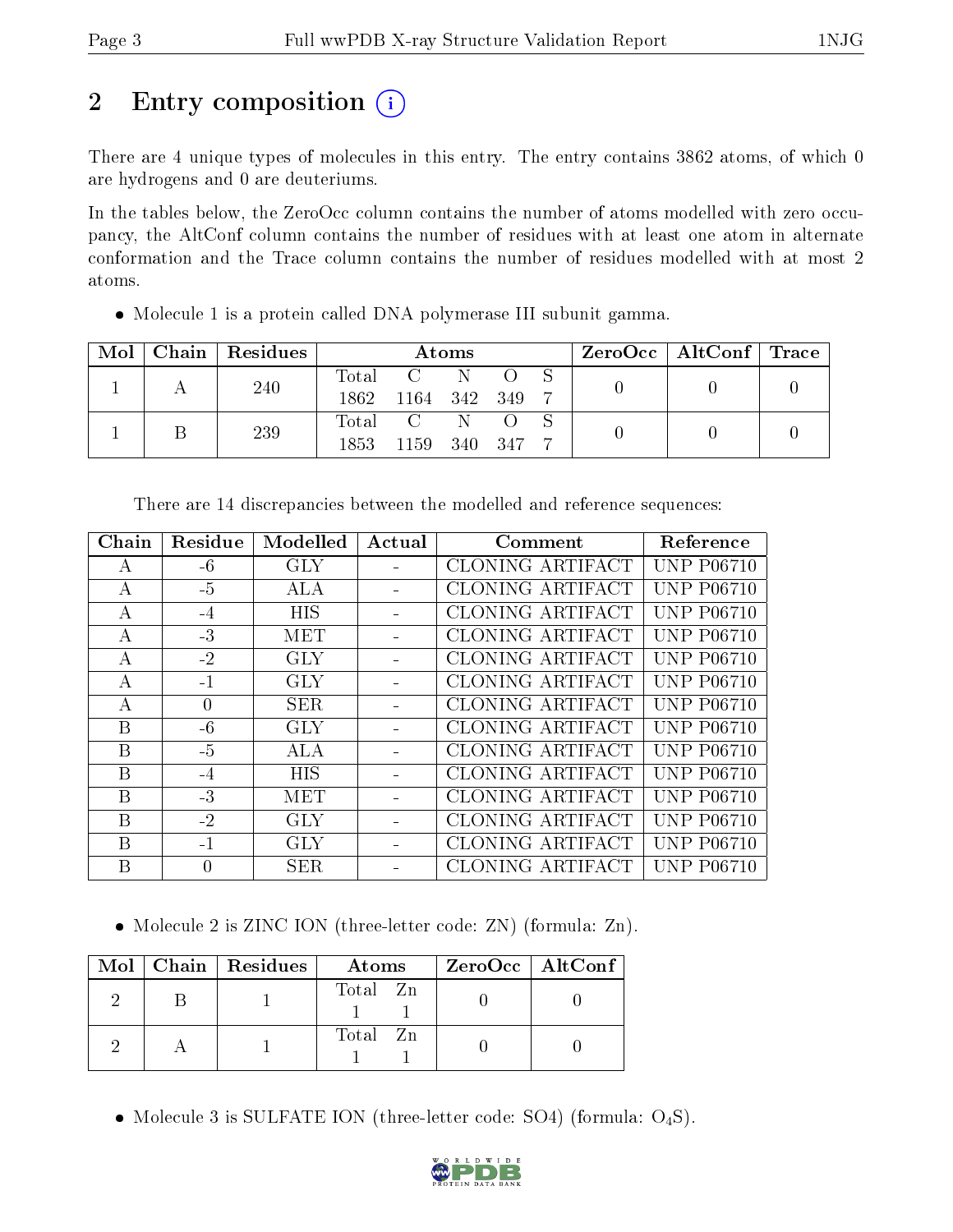

| $\text{Mol}$ | Chain   Residues | Atoms          | ZeroOcc   AltConf |
|--------------|------------------|----------------|-------------------|
| റ            |                  | Total O S      |                   |
|              |                  | Total O S<br>5 |                   |
|              |                  | Total O S      |                   |

• Molecule 4 is water.

|  | $Mol$   Chain   Residues | Atoms               | ZeroOcc   AltConf |
|--|--------------------------|---------------------|-------------------|
|  | 66                       | Total O<br>66<br>66 |                   |
|  | 64                       | Total O<br>64<br>64 |                   |

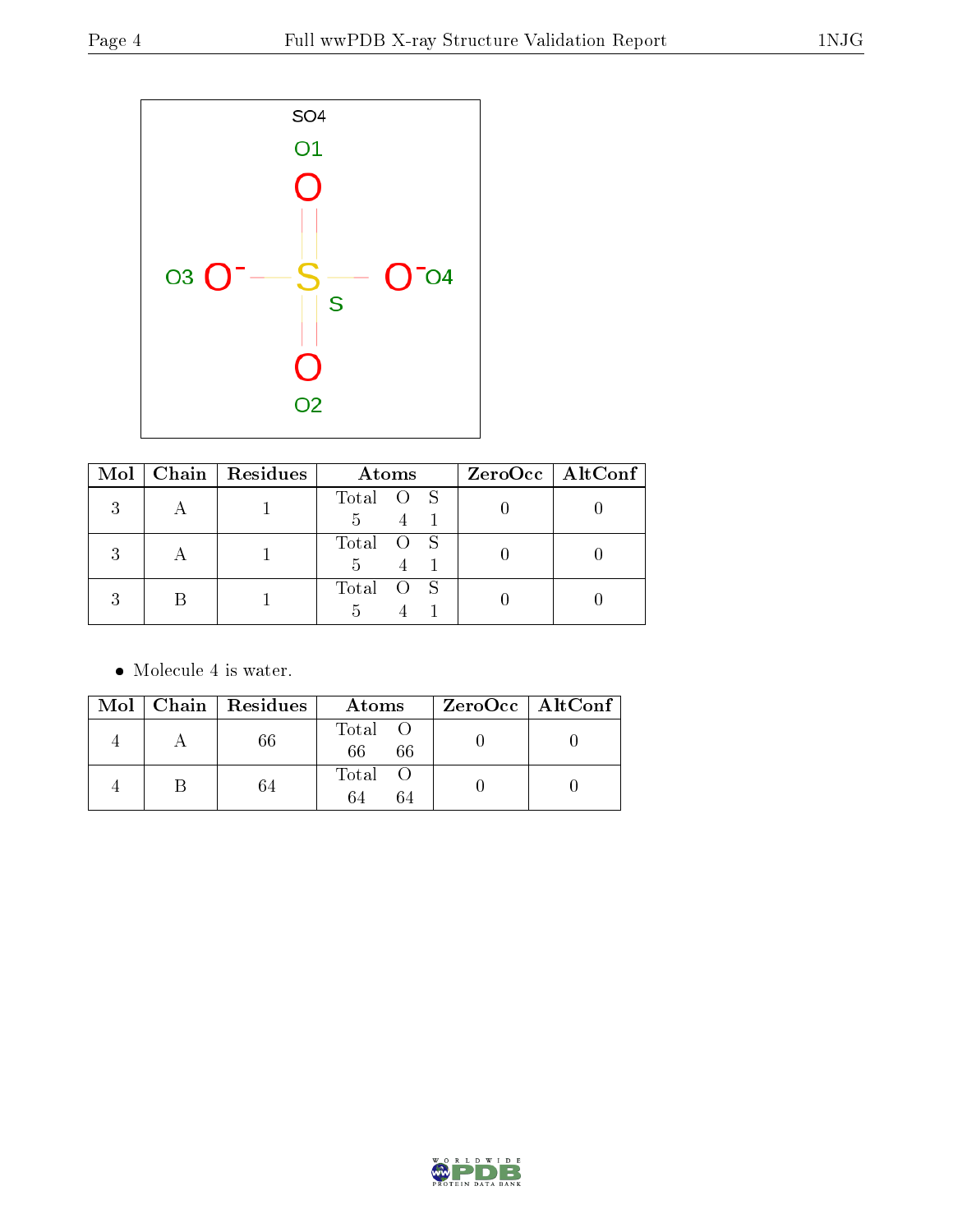# 3 Residue-property plots  $(i)$

These plots are drawn for all protein, RNA and DNA chains in the entry. The first graphic for a chain summarises the proportions of the various outlier classes displayed in the second graphic. The second graphic shows the sequence view annotated by issues in geometry and electron density. Residues are color-coded according to the number of geometric quality criteria for which they contain at least one outlier: green  $= 0$ , yellow  $= 1$ , orange  $= 2$  and red  $= 3$  or more. A red dot above a residue indicates a poor fit to the electron density (RSRZ  $> 2$ ). Stretches of 2 or more consecutive residues without any outlier are shown as a green connector. Residues present in the sample, but not in the model, are shown in grey.



• Molecule 1: DNA polymerase III subunit gamma

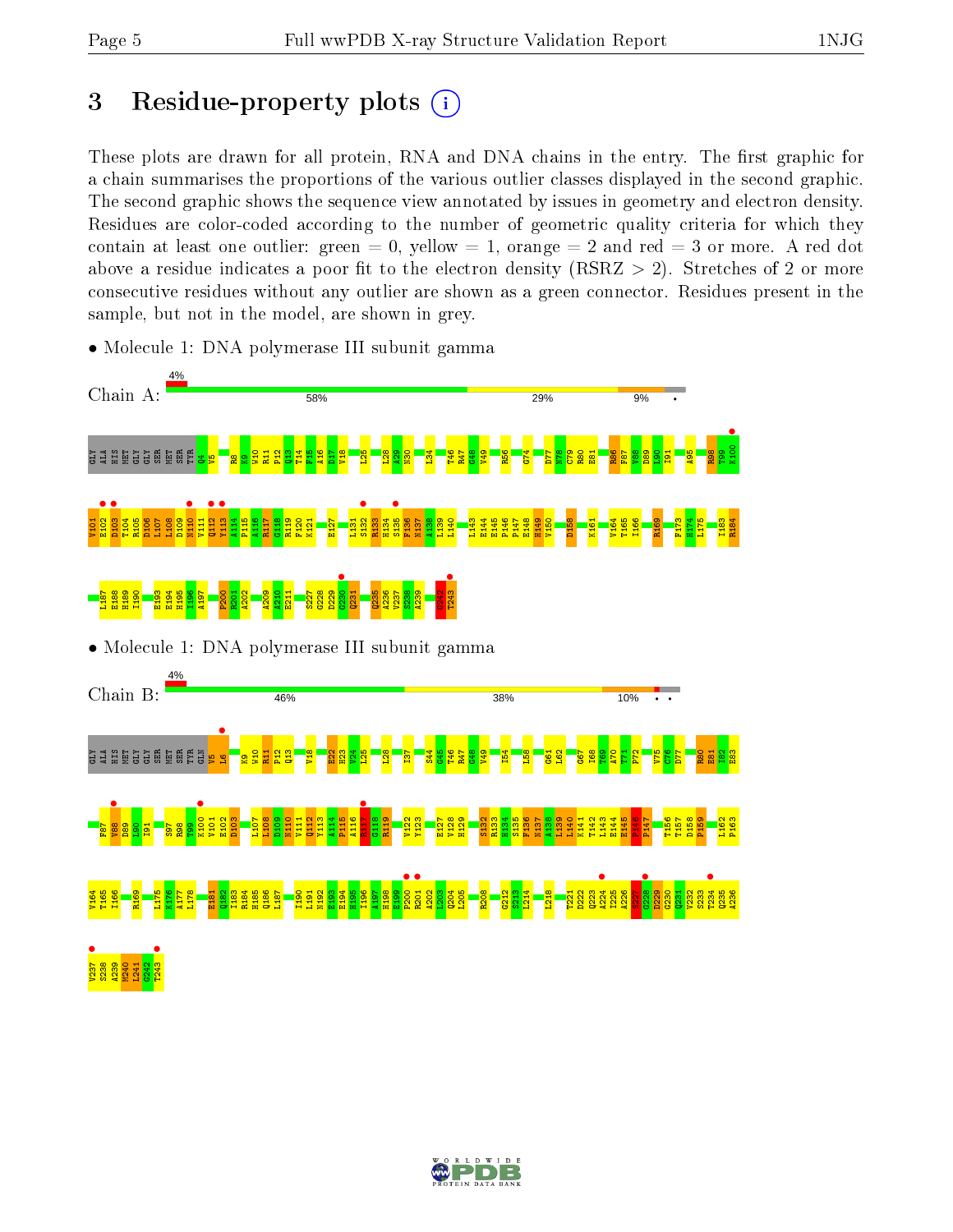# 4 Data and refinement statistics  $(i)$

| Property                                                                | Value                                               | Source     |
|-------------------------------------------------------------------------|-----------------------------------------------------|------------|
| Space group                                                             | P 1 21 1                                            | Depositor  |
| Cell constants                                                          | $85.47\text{\AA}$<br>47.34Å<br>56.93Å               |            |
| a, b, c, $\alpha$ , $\beta$ , $\gamma$                                  | $90.00^{\circ}$<br>$93.15^{\circ}$<br>$90.00^\circ$ | Depositor  |
| Resolution $(A)$                                                        | $56.85 - 2.20$                                      | Depositor  |
|                                                                         | $56.85 - 2.19$                                      | <b>EDS</b> |
| % Data completeness                                                     | $88.5(56.85-2.20)$                                  | Depositor  |
| (in resolution range)                                                   | 87.8 (56.85-2.19)                                   | <b>EDS</b> |
| $R_{merge}$                                                             | 0.04                                                | Depositor  |
| $\mathrm{R}_{sym}$                                                      | (Not available)                                     | Depositor  |
| $\langle I/\sigma(I) \rangle^{-1}$                                      | $0.73$ (at $2.18\text{\AA})$                        | Xtriage    |
| Refinement program                                                      | <b>CNS 1.1</b>                                      | Depositor  |
|                                                                         | $0.238$ , $0.268$                                   | Depositor  |
| $R, R_{free}$                                                           | 0.238,<br>0.269                                     | DCC        |
| $\mathcal{R}_{free}$ test set                                           | $2108$ reflections $(9.85\%)$                       | wwPDB-VP   |
| Wilson B-factor $(A^2)$                                                 | 34.8                                                | Xtriage    |
| Anisotropy                                                              | 0.167                                               | Xtriage    |
| Bulk solvent $k_{sol}(\mathrm{e}/\mathrm{A}^3),\,B_{sol}(\mathrm{A}^2)$ | $0.35$ , 37.5                                       | <b>EDS</b> |
| L-test for twinning <sup>2</sup>                                        | $< L >$ = 0.48, $< L2 >$ = 0.31                     | Xtriage    |
| Estimated twinning fraction                                             | No twinning to report.                              | Xtriage    |
| $F_o, F_c$ correlation                                                  | 0.93                                                | <b>EDS</b> |
| Total number of atoms                                                   | 3862                                                | wwPDB-VP   |
| Average B, all atoms $(A^2)$                                            | 47.0                                                | wwPDB-VP   |

Xtriage's analysis on translational NCS is as follows: The largest off-origin peak in the Patterson function is  $6.85\%$  of the height of the origin peak. No significant pseudotranslation is detected.

<sup>&</sup>lt;sup>2</sup>Theoretical values of  $\langle |L| \rangle$ ,  $\langle L^2 \rangle$  for acentric reflections are 0.5, 0.333 respectively for untwinned datasets, and 0.375, 0.2 for perfectly twinned datasets.



<span id="page-5-1"></span><span id="page-5-0"></span><sup>1</sup> Intensities estimated from amplitudes.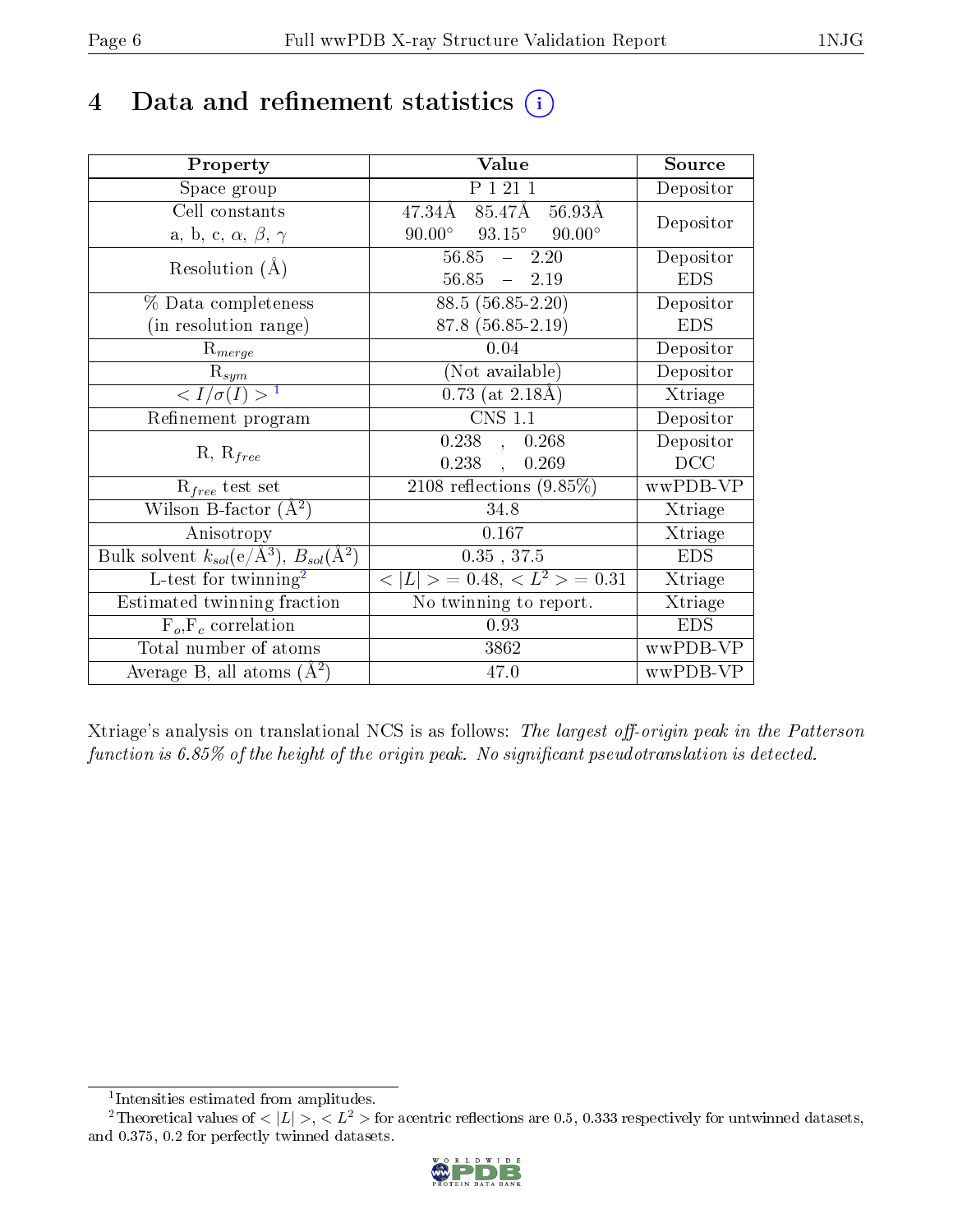# 5 Model quality  $(i)$

## 5.1 Standard geometry  $(i)$

Bond lengths and bond angles in the following residue types are not validated in this section: ZN, SO4

The Z score for a bond length (or angle) is the number of standard deviations the observed value is removed from the expected value. A bond length (or angle) with  $|Z| > 5$  is considered an outlier worth inspection. RMSZ is the root-mean-square of all Z scores of the bond lengths (or angles).

| Mol | Chain |             | Bond lengths | Bond angles |                    |  |
|-----|-------|-------------|--------------|-------------|--------------------|--|
|     |       | <b>RMSZ</b> | $\# Z  > 5$  | RMSZ        | $\# Z  > 5$        |  |
|     |       | 0.40        | 0/1892       | 0.68        | $1/2562$ $(0.0\%)$ |  |
|     | В     | 0.43        | 0/1883       | 0.69        | $1/2550(0.0\%)$    |  |
| AĦ  | A II  | 0.41        | 0/3775       | 0.69        | $2/5112(0.0\%)$    |  |

There are no bond length outliers.

All (2) bond angle outliers are listed below:

|  |     | Mol   Chain   Res   Type   Atoms | $Z^{-1}$ | Observed $(^\circ)$   Ideal $(^\circ)$ |          |
|--|-----|----------------------------------|----------|----------------------------------------|----------|
|  |     | 242   GLY   N-CA-C   6.72        |          | 129.90                                 | -113-10- |
|  | 146 | PRO   N-CA-C   $5.21$            |          | 125.65                                 | 112.10   |

There are no chirality outliers.

There are no planarity outliers.

## 5.2 Too-close contacts  $\overline{a}$

In the following table, the Non-H and H(model) columns list the number of non-hydrogen atoms and hydrogen atoms in the chain respectively. The H(added) column lists the number of hydrogen atoms added and optimized by MolProbity. The Clashes column lists the number of clashes within the asymmetric unit, whereas Symm-Clashes lists symmetry related clashes.

|  |      | Mol   Chain   Non-H   H(model)   H(added) |      |     | $Clashes$   Symm-Clashes |
|--|------|-------------------------------------------|------|-----|--------------------------|
|  | 1862 |                                           | 1878 | 89  |                          |
|  | 1853 |                                           | 1870 | 111 |                          |
|  |      |                                           |      |     |                          |
|  |      |                                           |      |     |                          |
|  |      |                                           |      |     |                          |
|  |      |                                           |      |     |                          |
|  | 66   |                                           |      |     |                          |

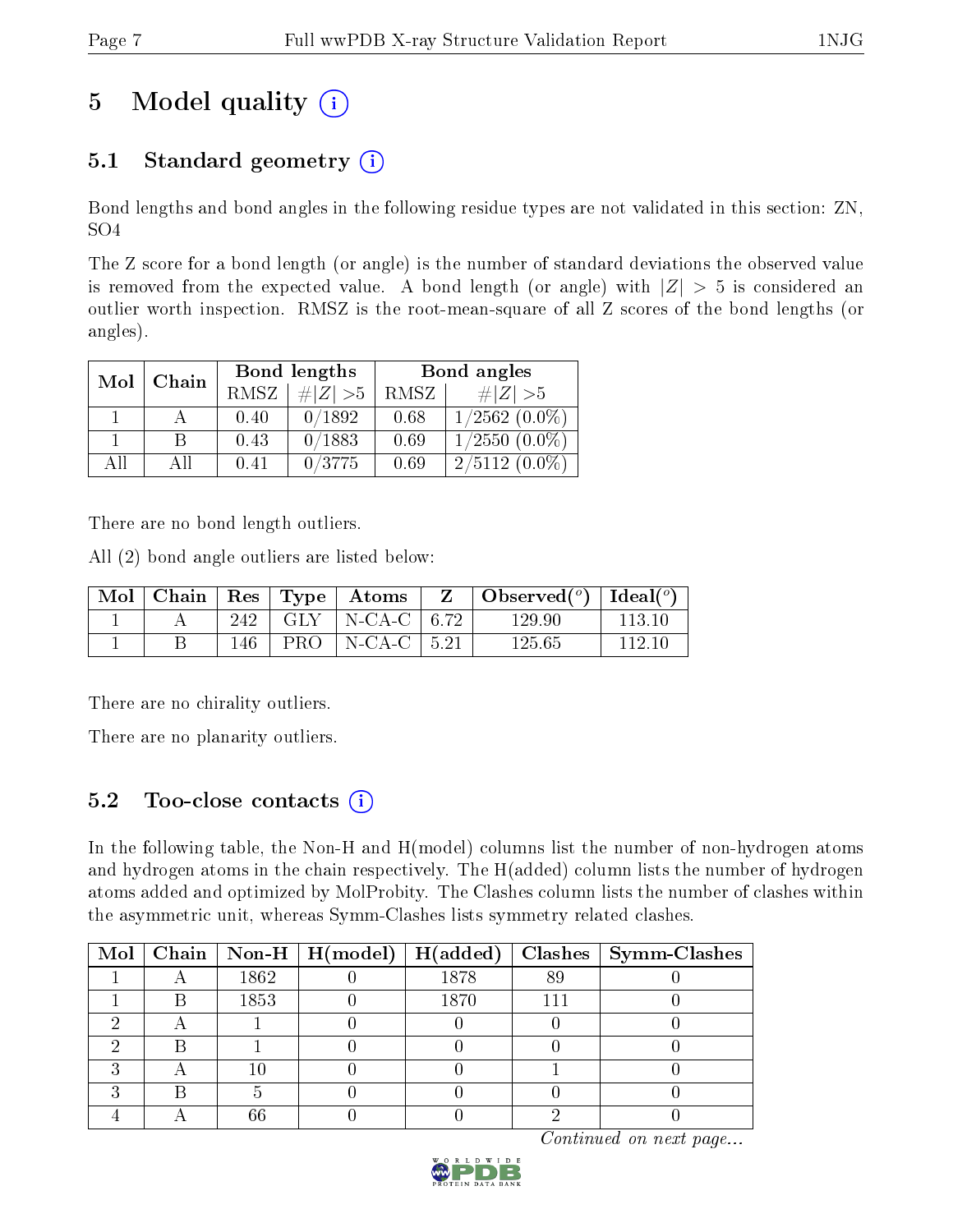Continued from previous page...

| Mol | $Chain \perp$ |  |  | $\mid$ Non-H $\mid$ H(model) $\mid$ H(added) $\mid$ Clashes $\mid$ Symm-Clashes |
|-----|---------------|--|--|---------------------------------------------------------------------------------|
|     |               |  |  |                                                                                 |
|     |               |  |  |                                                                                 |

The all-atom clashscore is defined as the number of clashes found per 1000 atoms (including hydrogen atoms). The all-atom clashscore for this structure is 26.

All (196) close contacts within the same asymmetric unit are listed below, sorted by their clash magnitude.

| Atom-1              | Atom-2              | Interatomic       | Clash           |
|---------------------|---------------------|-------------------|-----------------|
|                     |                     | distance $(A)$    | overlap $(\AA)$ |
| 1:A:11:ARG:HH22     | 1: A:56: ARG: NH1   | 1.40              | 1.18            |
| 1:A:103:ASP:OD2     | 1:A:107:LEU:HD11    | 1.53              | 1.09            |
| 1:B:140:LEU:HD12    | 1:B:165:THR:HG21    | 1.43              | 0.99            |
| 1:A:11:ARG:HH22     | 1: A:56: ARG: HH11  | 1.16              | 0.91            |
| 1:B:156:THR:HG22    | 1:B:158:ASP:H       | 1.34              | 0.91            |
| 1:B:116:ALA:O       | 1:B:117:ARG:HG2     | $\overline{1.70}$ | 0.90            |
| 1:A:103:ASP:O       | 1: A: 107: LEU: HG  | 1.73              | 0.88            |
| 1:A:11:ARG:NH2      | 1: A:56: ARG: NH1   | $\overline{2.22}$ | 0.87            |
| 1: B:9: LYS: HE2    | 1:B:194:GLU:OE2     | 1.76              | 0.85            |
| 1:B:110:ASN:HD21    | 1:B:112:GLN:HG2     | 1.42              | 0.84            |
| 1:B:221:THR:O       | 1:B:225:ILE:HG12    | 1.78              | 0.84            |
| 1:A:112:GLN:OE1     | 1:A:121:LYS:NZ      | 2.10              | 0.83            |
| 1: A:98: ARG: HA    | $1:$ A:101:VAL:CG1  | 2.09              | 0.83            |
| 1: A: 104:THR: HA   | 1:A:107:LEU:HD12    | 1.60              | 0.82            |
| 1: A: 131: LEU: HB3 | 1: A: 135: SER: OG  | 1.79              | 0.82            |
| 1:A:91:ILE:HD11     | 1:A:121:LYS:HE3     | 1.60              | 0.81            |
| 1:A:136:PHE:HE2     | 1:A:166:ILE:HD12    | 1.46              | 0.81            |
| 1:B:129:HIS:ND1     | 1:B:156:THR:HG23    | 1.96              | 0.80            |
| 1:B:140:LEU:CD1     | 1:B:165:THR:HG21    | 2.12              | 0.80            |
| 1:B:140:LEU:HD23    | 1:B:140:LEU:C       | 2.04              | 0.79            |
| 1:B:28:LEU:HD22     | 1:B:58:LEU:HD13     | 1.65              | 0.78            |
| 1:A:137:ASN:H       | 1:A:137:ASN:HD22    | 1.33              | 0.75            |
| 1: B: 144: GLU: C   | 1:B:146:PRO:HD3     | 2.06              | 0.75            |
| 1:B:177:ALA:HB1     | 1:B:212:GLY:HA3     | 1.67              | 0.75            |
| 1:B:237:VAL:O       | 1:B:241:LEU:HB2     | 1.87              | 0.75            |
| 1:A:197:ALA:HB3     | 1:A:231:GLN:HB3     | 1.70              | 0.74            |
| 1:B:137:ASN:O       | 1:B:141:LYS:HB2     | 1.87              | 0.73            |
| 1:A:47:ARG:HD2      | 3:A:601:SO4:O2      | 1.87              | 0.73            |
| 1:B:140:LEU:HD12    | 1: B: 165: THR: CG2 | 2.16              | 0.72            |
| 1:B:54:ILE:HD12     | 1:B:175:LEU:HD21    | 1.69              | 0.71            |
| 1:B:165:THR:O       | 1:B:169:ARG:HG2     | 1.89              | 0.71            |
| 1: A: 137: ASN: N   | 1:A:137:ASN:HD22    | 1.86              | 0.71            |

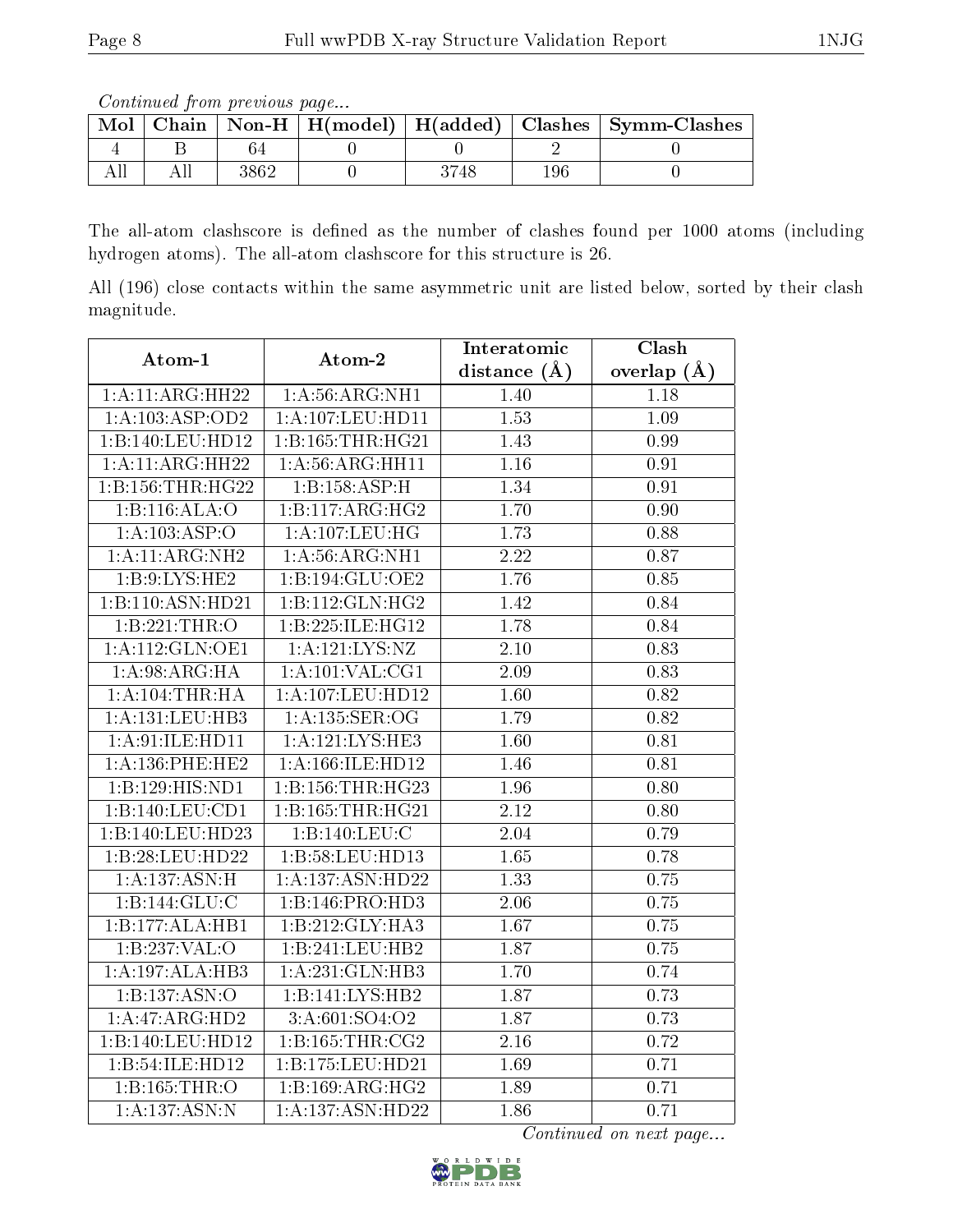| Comunaca jiom previous page |                                   | Interatomic    | Clash           |
|-----------------------------|-----------------------------------|----------------|-----------------|
| Atom-1                      | Atom-2                            | distance $(A)$ | overlap $(\AA)$ |
| 1:A:158:ASP:OD2             | 1:A:161:LYS:HG3                   | 1.91           | 0.70            |
| 1:B:75:VAL:O                | 1:B:80:ARG:NH1                    | 2.24           | 0.70            |
| 1:A:11:ARG:NH2              | $1:A:56:ARG:H\overline{H11}$      | 1.87           | 0.70            |
| 1: A:30: ASN:O              | 1:A:34:LEU:HD13                   | 1.91           | 0.69            |
| 1:A:111:VAL:O               | $1:A:113:\overline{\text{TYR}:N}$ | 2.25           | 0.69            |
| 1:B:67:GLY:HA2              | 1:B:119:ARG:HH12                  | 1.58           | 0.68            |
| 1:A:133:ARG:O               | 1:A:137:ASN:ND2                   | 2.27           | 0.68            |
| 1: A: 136: PHE: CE2         | 1: A: 166: ILE: HD12              | 2.26           | 0.68            |
| 1:A:209:ALA:O               | 1:A:211:GLU:HG3                   | 1.94           | 0.68            |
| 1:B:139:LEU:HD22            | 1:B:143:LEU:HD11                  | 1.76           | 0.68            |
| 1:B:225:ILE:HG23            | 1:B:230:GLY:HA2                   | 1.74           | 0.68            |
| 1:A:77:ASP:O                | 1: A:81: GLU:HG3                  | 1.93           | 0.67            |
| 1:B:110:ASN:O               | 1:B:110:ASN:CG                    | 2.33           | 0.67            |
| 1:A:149:HIS:CD2             | 1: A:149:HIS:N                    | 2.62           | 0.66            |
| 1: A:86: ARG:O              | 1: A:86: ARG:CG                   | 2.43           | 0.65            |
| 1:B:201:ARG:O               | 1:B:205:LEU:HG                    | 1.96           | 0.65            |
| 1:A:91:ILE:HD11             | 1:A:121:LYS:CE                    | 2.25           | 0.65            |
| 1:A:109:ASP:O               | 1:A:111:VAL:N                     | 2.24           | 0.65            |
| 1: A: 169: ARG: CG          | 1: A: 169: ARG: HH11              | $2.10\,$       | 0.65            |
| 1:B:128:VAL:HG13            | 1:B:162:LEU:HD21                  | 1.78           | 0.64            |
| 1: A:86: ARG: HG2           | 1: A:86: ARG:O                    | 1.97           | 0.63            |
| $1:B:12:P\overline{RO:HG3}$ | 4:B:528:HOH:O                     | 1.97           | 0.63            |
| 1: B:97: SER:OG             | 1:B:100:LYS:HG3                   | 1.99           | 0.63            |
| 1:A:164:VAL:HG12            | 4:A:630:HOH:O                     | 1.99           | 0.62            |
| 1:B:37:ILE:HD11             | 1:B:68:ILE:HG21                   | 1.81           | 0.62            |
| 1:A:132:SER:O               | 1: A:134: HIS:N                   | 2.33           | 0.62            |
| 1:B:18:VAL:HB               | 1:B:25:LEU:HD11                   | 1.82           | 0.62            |
| 1:B:46:THR:O                | 1:B:49:VAL:HG22                   | 2.01           | 0.61            |
| 1:B:6:LEU:HB2               | 1:B:222:ASP:OD2                   | 2.01           | 0.61            |
| 1:B:103:ASP:O               | 1:B:107:LEU:HD23                  | 2.01           | 0.60            |
| 1: A:98: ARG:O              | 1: A: 101: VAL: HG13              | 2.01           | 0.60            |
| $1:A:98:AR\overline{G:HA}$  | 1:A:101:VAL:HG12                  | 1.82           | 0.59            |
| 1:A:102:GLU:HA              | 1: A: 105: ARG: HE                | 1.68           | 0.59            |
| 1:B:178:LEU:O               | 1:B:212:GLY:HA2                   | 2.03           | 0.58            |
| 1:B:111:VAL:O               | 1:B:113:TYR:CD1                   | 2.57           | 0.58            |
| 1:B:61:GLY:HA2              | 1:B:72:PRO:HG3                    | 1.85           | 0.57            |
| 1: A: 137: ASN: ND2         | 1: A: 137: ASN: N                 | 2.53           | 0.57            |
| 1: A:115: PRO:HG3           | 1: A: 121: LYS: N                 | 2.20           | 0.56            |
| 1: A:119: ARG: HG3          | $1: A:120:$ PHE:CD2               | 2.40           | 0.56            |
| 1:B:186:GLN:O               | 1:B:190:ILE:HG13                  | 2.06           | 0.55            |
| 1:A:242:GLY:O               | $1:$ A:243:THR:OXT                | 2.24           | 0.55            |

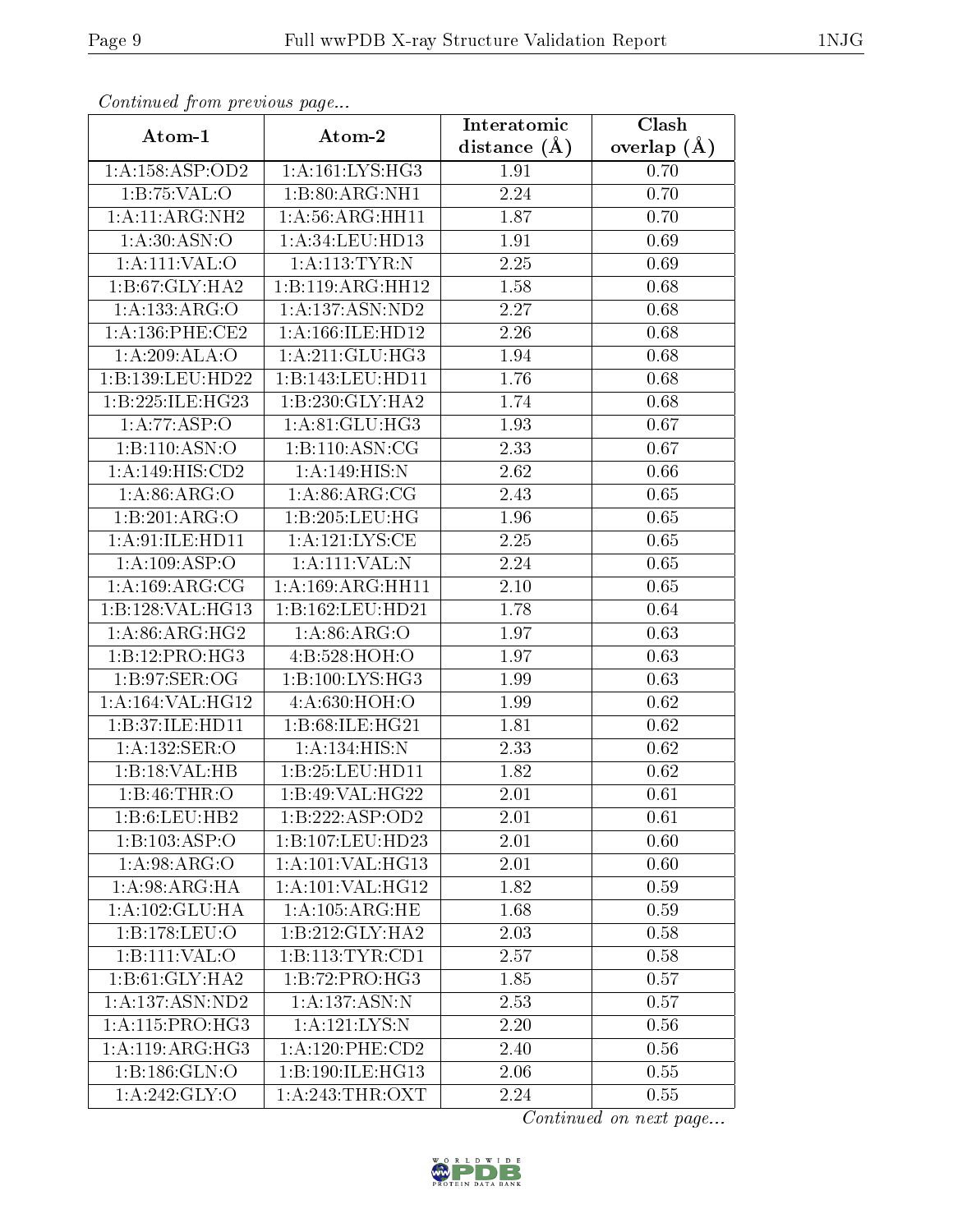| Continuea from previous page |                      | Interatomic    | Clash         |
|------------------------------|----------------------|----------------|---------------|
| Atom-1                       | Atom-2               | distance $(A)$ | overlap $(A)$ |
| 1:B:111:VAL:O                | 1:B:113:TYR:N        | 2.39           | 0.55          |
| 1:A:136:PHE:O                | 1:A:140:LEU:N        | 2.31           | 0.55          |
| 1:B:202:ALA:HB1              | 1:B:232:VAL:HG12     | 1.89           | 0.55          |
| 1: A:46:THR:O                | 1: A:49: VAL:HG22    | 2.07           | 0.55          |
| 1:A:115:PRO:HD3              | 1:A:121:LYS:HB2      | 1.89           | 0.54          |
| 1:A:202:ALA:HB1              | 1:A:237:VAL:HG21     | 1.89           | 0.54          |
| 1: A: 169: ARG: NH1          | 1: A: 169: ARG: CG   | 2.70           | 0.54          |
| 1:B:202:ALA:HA               | 1:B:205:LEU:HD12     | 1.90           | 0.54          |
| 1:B:13:GLN:HE22              | 1:B:83:GLU:CD        | 2.11           | 0.54          |
| 1: A: 165: THR: O            | 1: A: 169: ARG: NH1  | 2.41           | 0.54          |
| 1:A:106:ASP:OD1              | 1:A:110:ASN:ND2      | 2.41           | 0.54          |
| 1:B:139:LEU:O                | 1:B:143:LEU:HG       | 2.09           | 0.53          |
| 1:B:145:GLU:O                | 1:B:147:PRO:HD3      | 2.09           | 0.53          |
| 1:B:229:ASP:OD2              | 1:B:229:ASP:O        | 2.27           | 0.53          |
| 1: A:147: PRO:HB2            | 1:A:150:VAL:HB       | 1.90           | 0.53          |
| 1:B:11:ARG:NH1               | 1:B:11:ARG:HG2       | 2.24           | 0.53          |
| 1:B:191:LEU:CD2              | 1:B:196:ILE:HD12     | 2.39           | $0.52\,$      |
| 1:B:233:SER:OG               | 1:B:236:ALA:HB2      | 2.09           | 0.52          |
| 1:A:184:ARG:NH2              | 1:A:188:GLU:OE1      | 2.42           | 0.52          |
| 1: A:115: PRO:HG3            | 1:A:121:LYS:HB2      | 1.91           | 0.52          |
| 1:A:132:SER:C                | 1: A:134: HIS:N      | 2.62           | 0.52          |
| 1:B:101:VAL:HG12             | 1:B:101:VAL:O        | 2.09           | 0.52          |
| 1:B:140:LEU:CD2              | 1:B:140:LEU:C        | 2.76           | 0.51          |
| 1:A:112:GLN:OE1              | 1:A:121:LYS:CE       | 2.59           | 0.51          |
| 1:B:139:LEU:HD22             | 1:B:143:LEU:CD1      | 2.40           | 0.51          |
| 1: B: 165: THR: CG2          | 1:B:166:ILE:N        | 2.73           | 0.50          |
| 1:B:164:VAL:CG1              | 1:B:165:THR:N        | 2.73           | 0.50          |
| 1:B:240:MET:HE2              | 1:B:241:LEU:HD23     | 1.93           | 0.50          |
| 1:A:132:SER:C                | 1: A:134: HIS:H      | 2.15           | 0.50          |
| 1:B:202:ALA:O                | 1:B:205:LEU:HB2      | 2.11           | 0.50          |
| 1:B:144:GLU:C                | 1:B:146:PRO:CD       | 2.79           | 0.50          |
| 1:B:6:LEU:HD21               | 1:B:194:GLU:HG3      | 1.93           | 0.50          |
| 1: A: 165: THR:O             | 1: A:169: ARG: HG3   | 2.10           | 0.50          |
| 1:A:144:GLU:HG2              | 1: A: 169: ARG: HH21 | 1.75           | 0.50          |
| 1:A:127:GLU:HA               | 1:A:127:GLU:OE1      | 2.10           | 0.50          |
| 1:B:205:LEU:HB2              | 1:B:237:VAL:HG11     | 1.94           | 0.50          |
| 1:B:143:LEU:O                | 1:B:146:PRO:HD3      | 2.11           | 0.50          |
| 1:A:87:PHE:CE2               | 1:A:89:ASP:HB2       | 2.47           | 0.49          |
| 1:A:109:ASP:OD2              | 1:B:47:ARG:NH1       | 2.45           | 0.49          |
| 1:B:110:ASN:ND2              | 1:B:112:GLN:HG2      | 2.19           | 0.49          |
| 1:B:140:LEU:HA               | 1:B:143:LEU:HD12     | 1.95           | 0.49          |

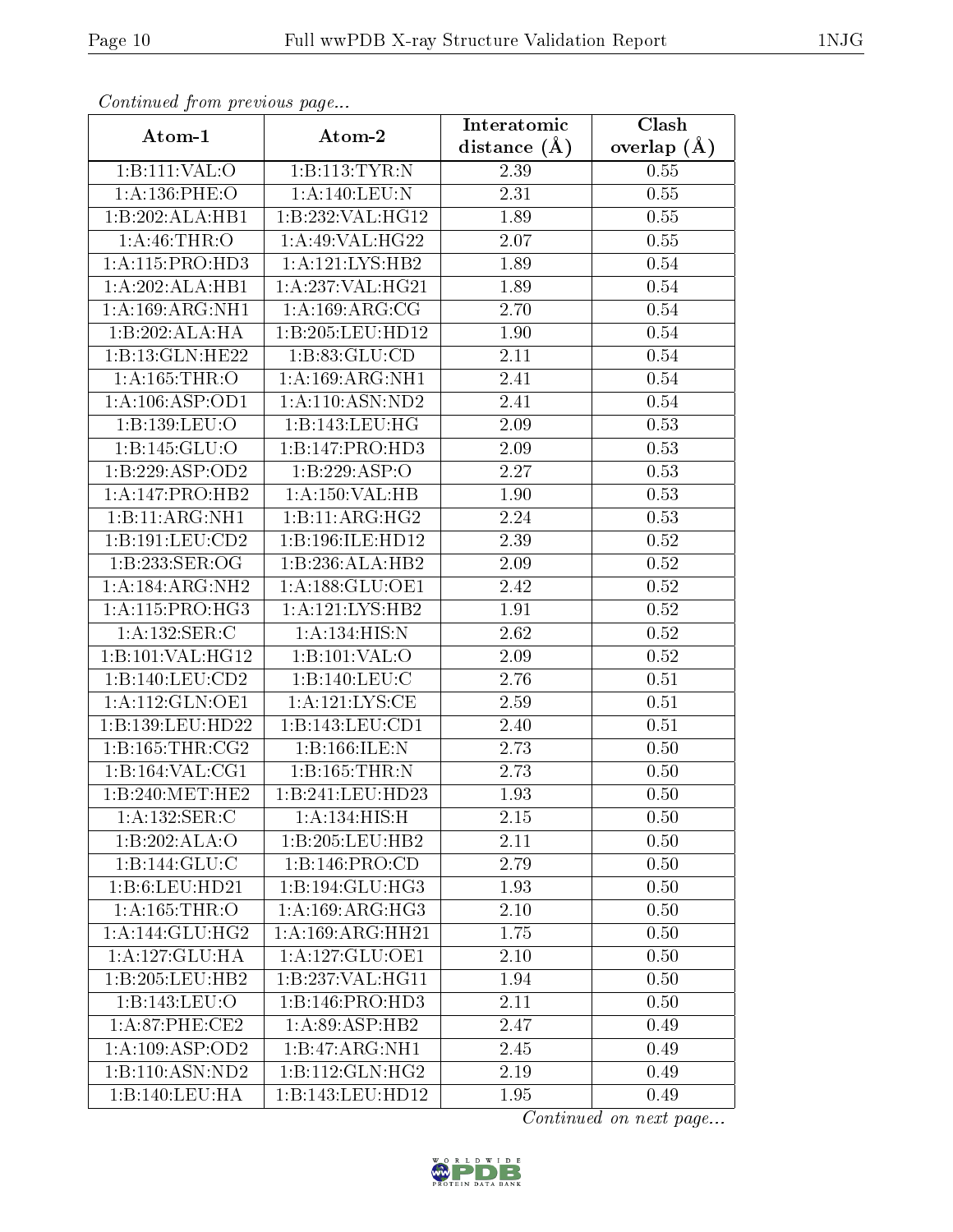| Continuea from previous page |                             | Interatomic       | Clash           |  |
|------------------------------|-----------------------------|-------------------|-----------------|--|
| Atom-1                       | Atom-2                      | distance $(A)$    | overlap $(\AA)$ |  |
| 1:A:10:TRP:CE2               | 1:A:190:ILE:HG23            | 2.47              | 0.49            |  |
| 1:A:183:ILE:O                | 1: A: 187: LEU: HG          | $\overline{2.13}$ | 0.49            |  |
| 1: A: 139: LEU: O            | 1:A:143:LEU:HD13            | 2.12              | 0.48            |  |
| 1:B:91:ILE:HD12              | 1:B:123:TYR:CZ              | 2.48              | 0.48            |  |
| 1:A:189:HIS:O                | 1: A: 193: GLU: HG2         | 2.12              | 0.48            |  |
| 1:B:11:ARG:HG2               | 1:B:11:ARG:HH11             | 1.77              | 0.48            |  |
| 1:B:132:SER:HB3              | 1:B:135:SER:H               | 1.78              | 0.48            |  |
| 1:B:158:ASP:N                | 1:B:159:PRO:CD              | 2.76              | 0.48            |  |
| 1:A:103:ASP:OD2              | 1: A: 107: LEU: CD1         | 2.42              | 0.48            |  |
| 1:B:140:LEU:HD23             | 1:B:141:LYS:N               | 2.28              | 0.48            |  |
| 1:B:136:PHE:HE2              | 1:B:166:ILE:HD12            | 1.77              | 0.48            |  |
| 1:B:191:LEU:HD23             | 1:B:196:ILE:HD12            | 1.96              | 0.48            |  |
| 1:B:145:GLU:N                | 1:B:146:PRO:HD3             | 2.28              | 0.47            |  |
| 1:B:158:ASP:N                | 1:B:159:PRO:HD3             | 2.28              | 0.47            |  |
| 1:B:44:SER:HB3               | 1:B:159:PRO:H <sub>G3</sub> | 1.96              | 0.47            |  |
| 1:B:181:GLU:HB3              | 4:B:519:HOH:O               | 2.13              | 0.47            |  |
| 1:A:109:ASP:C                | 1:A:111:VAL:H               | 2.14              | 0.47            |  |
| 1:A:74:GLY:HA2               | 1:A:79:CYS:HB3              | 1.97              | 0.47            |  |
| 1:B:136:PHE:CE2              | 1:B:166:ILE:HD12            | 2.49              | 0.47            |  |
| 1:B:87:PHE:O                 | 1:B:88:VAL:C                | 2.52              | 0.47            |  |
| 1:B:243:THR:HG22             | 1:B:243:THR:OXT             | 2.15              | 0.47            |  |
| 1:B:22:GLU:HG3               | 1:B:23:HIS:N                | 2.27              | 0.47            |  |
| 1:A:12:PRO:HG3               | 4:A:651:HOH:O               | 2.14              | 0.47            |  |
| 1:B:46:THR:HG22              | 1:B:47:ARG:N                | 2.29              | 0.47            |  |
| 1:B:237:VAL:O                | 1:B:241:LEU:CB              | 2.62              | 0.47            |  |
| 1:A:133:ARG:HH21             | 1:B:240:MET:HE3             | 1.80              | 0.46            |  |
| 1:A:169:ARG:HG2              | 1:A:169:ARG:HH11            | 1.78              | 0.46            |  |
| 1:A:18:VAL:HB                | 1:A:25:LEU:HD11             | 1.96              | 0.46            |  |
| $1: A:140:$ LEU:HD23         | 1: A:166: ILE: HG13         | 1.96              | 0.46            |  |
| 1: A:145: GLU:O              | 1:B:98:ARG:NH2              | 2.48              | 0.46            |  |
| 1:B:44:SER:HB2               | 1: B: 159: PRO:HG2          | 1.98              | 0.46            |  |
| $1:B:227:SER:H\overline{B2}$ | 1:B:240:MET:HB3             | 1.98              | 0.46            |  |
| 1:B:10:TRP:CE2               | 1:B:190:ILE:HG23            | 2.51              | 0.46            |  |
| 1:A:81:GLU:OE1               | 1:A:117:ARG:NH1             | 2.50              | 0.45            |  |
| 1: A:235: GLN: HG2           | 1:A:236:ALA:N               | 2.31              | 0.45            |  |
| 1:B:136:PHE:HZ               | 1: B: 162: LEU: CD2         | 2.29              | 0.45            |  |
| 1:B:165:THR:HG23             | 1:B:166:ILE:N               | 2.32              | 0.45            |  |
| 1:B:183:ILE:O                | 1:B:187:LEU:HG              | $2.16\,$          | 0.45            |  |
| 1:B:5:VAL:H G22              | 1: B: 5: VAL: O             | 2.16              | 0.45            |  |
| 1:A:139:LEU:HD23             | 1:A:143:LEU:HD13            | 1.98              | 0.45            |  |
| 1:B:223:GLN:O                | 1:B:226:ALA:HB3             | 2.16              | 0.45            |  |

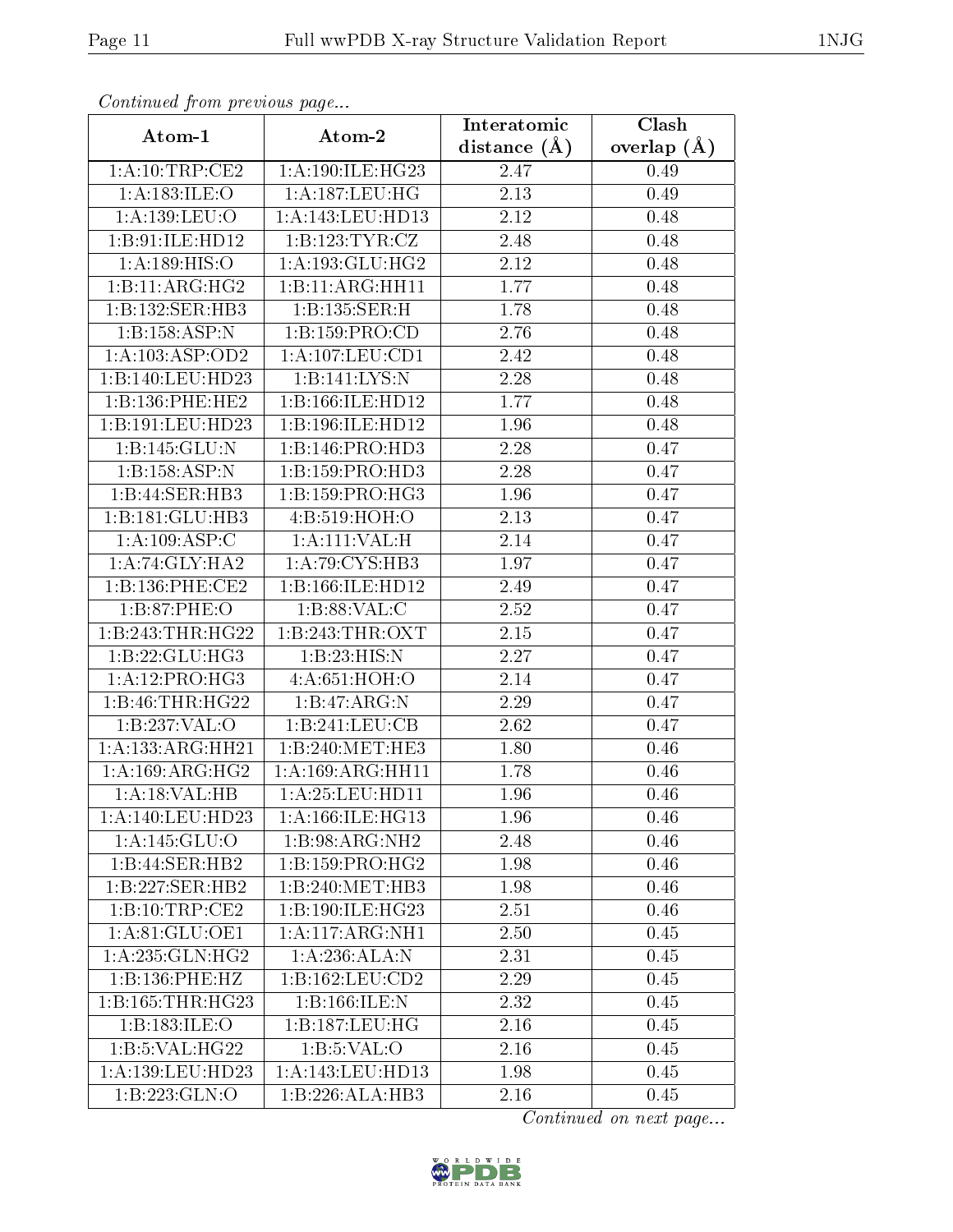| Continuea from previous page |                              | Interatomic    | Clash         |  |
|------------------------------|------------------------------|----------------|---------------|--|
| Atom-1                       | Atom-2                       | distance $(A)$ | overlap $(A)$ |  |
| 1: A:28:LEU:HD21             | 1: A:173: PHE:CE2            | 2.52           | 0.44          |  |
| 1:B:77:ASP:O                 | 1:B:81:GLU:HB2               | 2.18           | 0.44          |  |
| 1:A:175:LEU:HD22             | 1: A: 175: LEU: N            | 2.33           | 0.44          |  |
| 1: A: 169: ARG: HG3          | 1:A:169:ARG:NH1              | 2.32           | 0.44          |  |
| 1:B:142:THR:O                | 1:B:147:PRO:HD2              | 2.17           | 0.44          |  |
| 1:B:127:GLU:HA               | 1:B:127:GLU:OE2              | 2.17           | 0.44          |  |
| 1: A: 235: GLN:O             | 1:A:239:ALA:HB2              | 2.17           | 0.44          |  |
| 1:A:135:SER:O                | 1: A: 139: LEU: HB2          | 2.18           | 0.43          |  |
| 1:B:108:LEU:HD12             | 1:B:108:LEU:HA               | 1.78           | 0.43          |  |
| 1:B:44:SER:HB2               | 1:B:159:PRO:CG               | 2.48           | 0.43          |  |
| 1:B:185:HIS:ND1              | 1:B:185:HIS:C                | 2.71           | 0.43          |  |
| 1: B:61: GLY:CA              | 1:B:72:PRO:HG3               | 2.48           | 0.43          |  |
| $1:A:109:ASP\overline{C}$    | 1:A:111:VAL:IN               | 2.71           | 0.43          |  |
| 1:B:192:ASN:OD1              | 1:B:198:HIS:HEL              | 2.02           | 0.43          |  |
| 1:B:235:GLN:O                | 1:B:239:ALA:CB               | 2.66           | 0.43          |  |
| 1:B:70:ALA:C                 | $1:B:72:PRO:\overline{HD3}$  | 2.39           | 0.43          |  |
| 1:A:14:THR:HG23              | 1:A:16:ALA:HB3               | 2.01           | 0.43          |  |
| 1:B:214:LEU:O                | 1:B:218:LEU:HD12             | 2.19           | 0.43          |  |
| 1:A:95:ALA:HB2               | $1:A:\overline{131:LEU:CD2}$ | 2.48           | 0.42          |  |
| 1:B:202:ALA:CB               | 1:B:232:VAL:HG12             | 2.49           | 0.42          |  |
| 1:A:133:ARG:HH21             | 1:B:240:MET:CE               | 2.32           | 0.42          |  |
| 1: A: 140: LEU: CD2          | 1: A: 166: ILE: HG13         | 2.50           | 0.42          |  |
| 1:B:140:LEU:HD23             | 1:B:140:LEU:O                | 2.18           | 0.42          |  |
| 1: A: 136: PHE: CE2          | 1:A:166:ILE:CD1              | 3.00           | 0.42          |  |
| 1:A:91:ILE:HD12              | 1: A:91: ILE:H               | 1.85           | 0.42          |  |
| 1: A:228: GLY:HA3            | 1:A:236:ALA:HB2              | 2.02           | 0.42          |  |
| 1:A:146:PRO:HA               | 1:A:147:PRO:HD3              | 1.91           | 0.41          |  |
| 1:A:194:GLU:O                | 1:A:195:HIS:HB2              | 2.20           | 0.41          |  |
| 1:B:224:ALA:HA               | 1:B:240:MET:SD               | 2.60           | 0.41          |  |
| 1: B: 5: VAL: O              | 1: B: 6: LEU: C              | 2.59           | 0.41          |  |
| 1:A:112:GLN:OE1              | 1: A: 121: LYS: HE2          | 2.21           | 0.41          |  |
| 1:B:89:ASP:OD2               | 1:B:117:ARG:HB2              | 2.20           | 0.41          |  |
| 1: B:62:LEU:O                | 1:B:119:ARG:NE               | 2.52           | 0.41          |  |
| 1: A:108:LEU:HD13            | 1:A:108:LEU:HA               | 1.78           | 0.41          |  |
| 1:B:156:THR:HG22             | 1:B:157:THR:N                | 2.36           | 0.41          |  |
| 1:B:181:GLU:OE1              | 1:B:184:ARG:NH1              | 2.54           | 0.41          |  |
| 1:B:233:SER:O                | 1:B:234:THR:C                | 2.59           | 0.41          |  |
| 1:B:204:GLN:OE1              | 1:B:208:ARG:NH1              | 2.55           | 0.40          |  |
| 1:B:233:SER:O                | 1:B:236:ALA:HB3              | 2.21           | 0.40          |  |
| 1:B:54:ILE:HD12              | 1: B: 175: LEU: CD2          | 2.45           | 0.40          |  |
| 1: B:91: ILE:N               | 1:B:122:VAL:O                | 2.50           | 0.40          |  |

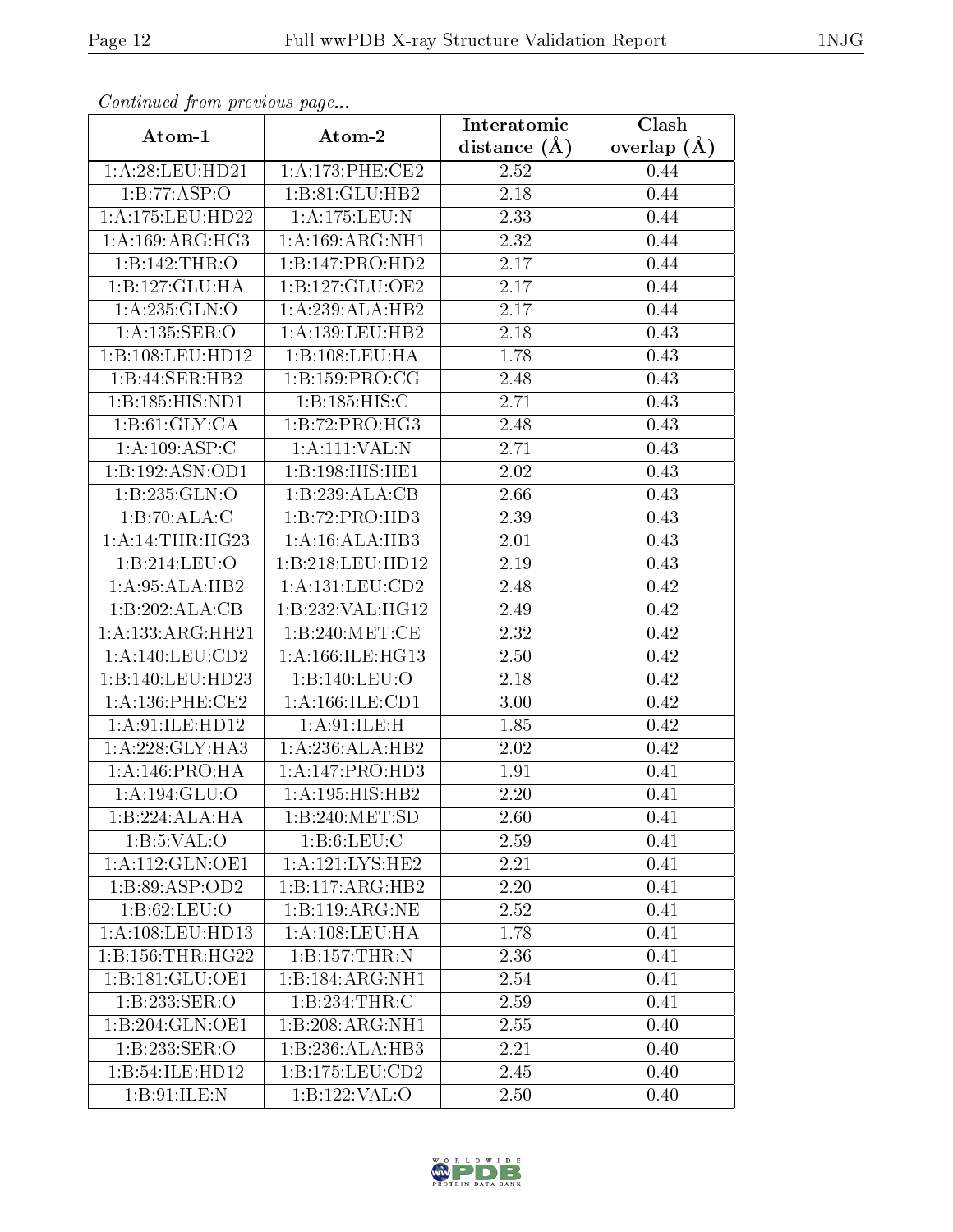There are no symmetry-related clashes.

## 5.3 Torsion angles (i)

#### 5.3.1 Protein backbone  $(i)$

In the following table, the Percentiles column shows the percent Ramachandran outliers of the chain as a percentile score with respect to all X-ray entries followed by that with respect to entries of similar resolution.

The Analysed column shows the number of residues for which the backbone conformation was analysed, and the total number of residues.

| Mol | Chain | Analysed                            | Favoured | Allowed   Outliers |        | Percentiles    |                 |
|-----|-------|-------------------------------------|----------|--------------------|--------|----------------|-----------------|
|     |       | $238/250$ (95\%)   219 (92\%)       |          | 12(5%)             | 7(3%)  | $\sqrt{4}$     | $\vert \vert$ 2 |
|     |       | $237/250$ (95\%)   212 (90\%)       |          | $18(8\%)$          | 7(3%)  | $\overline{4}$ | $\boxed{2}$     |
| All | Аll   | $475/500$ $(95\%)$   $431$ $(91\%)$ |          | $-30(6\%)$         | 14(3%) | $ \bar{4} $    | $\boxed{2}$     |

All (14) Ramachandran outliers are listed below:

| Mol          | Chain            | Res | Type       |
|--------------|------------------|-----|------------|
| $\mathbf{1}$ | А                | 227 | SER        |
| $\mathbf{1}$ | A                | 242 | <b>GLY</b> |
| $\mathbf{1}$ | B                | 88  | <b>VAL</b> |
| $\mathbf{1}$ | B                | 112 | <b>GLN</b> |
| $\mathbf 1$  | B                | 115 | PRO        |
| $\mathbf{1}$ | B                | 117 | $\rm{ARG}$ |
| $\mathbf{1}$ | B                | 227 | SER.       |
| $\mathbf{1}$ | A                | 110 | <b>ASN</b> |
| $\mathbf{1}$ | $\bf{A}$         | 112 | <b>GLN</b> |
| 1            | A                | 113 | TYR        |
| $\mathbf{1}$ | $\boldsymbol{A}$ | 133 | ARG        |
| 1            | B                | 6   | LEU        |
| 1            | В                | 102 | GLU        |
| 1            | А                | 200 | PRO        |

#### 5.3.2 Protein sidechains  $(i)$

In the following table, the Percentiles column shows the percent sidechain outliers of the chain as a percentile score with respect to all X-ray entries followed by that with respect to entries of similar resolution.

The Analysed column shows the number of residues for which the sidechain conformation was analysed, and the total number of residues.

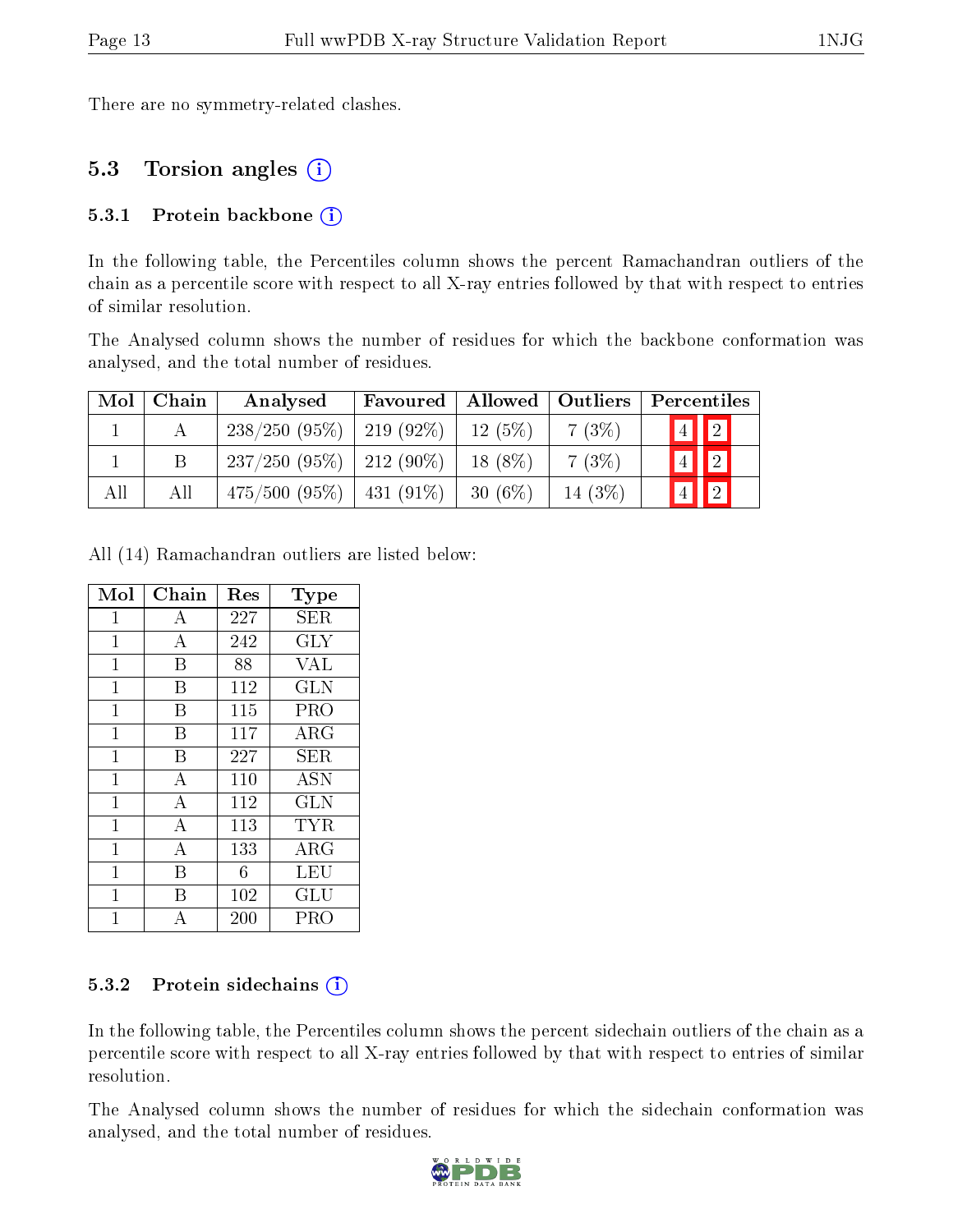| Mol | Chain | Analysed     | Rotameric   Outliers |            | Percentiles |             |  |
|-----|-------|--------------|----------------------|------------|-------------|-------------|--|
|     |       | 200/206(97%) | 177 $(88\%)$         | $23(12\%)$ |             | $5$ 5       |  |
|     |       | 199/206(97%) | 170 $(85%)$          | 29(15%)    |             | $3$ $2$     |  |
| All | All   | 399/412(97%) | 347(87%)             | 52(13%)    |             | $\boxed{2}$ |  |

All (52) residues with a non-rotameric sidechain are listed below:

| Mol            | Chain                                                                   | Res              | $_{\rm Type}$                              |
|----------------|-------------------------------------------------------------------------|------------------|--------------------------------------------|
| $\overline{1}$ | $\overline{A}$                                                          | $\overline{5}$   | $\overline{\text{VAL}}$                    |
| $\mathbf{1}$   | $\overline{A}$                                                          | 8                | $\rm{ARG}$                                 |
| $\overline{1}$ | $\overline{A}$                                                          | $\overline{80}$  | $\overline{\text{ARG}}$                    |
| $\overline{1}$ | $\overline{A}$                                                          | 86               | $\overline{\rm{ARG}}$                      |
| $\overline{1}$ | $\overline{A}$                                                          | $\overline{98}$  | $\overline{\rm ARG}$                       |
| $\overline{1}$ |                                                                         | 101              | $\overline{\text{VAL}}$                    |
| $\overline{1}$ | $\frac{\overline{A}}{\overline{A}}$                                     | 103              | $\overline{\text{ASP}}$                    |
| $\overline{1}$ | $\overline{A}$                                                          | 106              | $\overline{\text{ASP}}$                    |
| $\overline{1}$ | $\overline{A}$                                                          | 107              | LEU                                        |
| $\overline{1}$ |                                                                         | $\overline{108}$ | LEU                                        |
| $\overline{1}$ | $\frac{\overline{A}}{A}$                                                | $\overline{117}$ | $\overline{\text{ARG}}$                    |
| $\mathbf{1}$   |                                                                         | 136              | PHE                                        |
| $\overline{1}$ | $\frac{\overline{A}}{\overline{A}}$                                     | $\overline{137}$ | $\overline{\text{ASN}}$                    |
| $\overline{1}$ | $\frac{\overline{A}}{\overline{A}}$ $\frac{\overline{A}}{\overline{A}}$ | 148              | $\overline{{\rm GLU}}$                     |
| $\overline{1}$ |                                                                         | 149              | $\overline{HIS}$                           |
| $\mathbf{1}$   |                                                                         | 158              | $\overline{\text{ASP}}$                    |
| $\overline{1}$ |                                                                         | 169              | $\overline{\text{ARG}}$                    |
| $\overline{1}$ |                                                                         | 184              | $\overline{\rm{ARG}}$                      |
| $\overline{1}$ | $\frac{\overline{A}}{\overline{A}}$                                     | <b>200</b>       | PRO                                        |
| $\overline{1}$ |                                                                         | $\overline{229}$ | $\overline{\text{ASP}}$                    |
| $\overline{1}$ | $\frac{\overline{A}}{\overline{A}}$                                     | 231              | $\frac{\overline{\text{GLN}}}{\text{GLN}}$ |
| $\overline{1}$ | $\overline{A}$                                                          | $\overline{235}$ |                                            |
| $\overline{1}$ | $\overline{A}$                                                          | $\overline{243}$ |                                            |
| $\overline{1}$ | $\overline{\mathrm{B}}$                                                 | $\overline{5}$   | $\frac{\overline{\text{THR}}}{\text{VAL}}$ |
| $\overline{1}$ | $\overline{\mathbf{B}}$                                                 | $\overline{11}$  | $\overline{\text{ARG}}$                    |
| $\overline{1}$ | $\overline{B}$                                                          | $\overline{22}$  | $\overline{\text{GLU}}$                    |
| $\overline{1}$ | $\overline{\mathbf{B}}$                                                 | 80               | $\overline{\rm{ARG}}$                      |
| $\overline{1}$ | $\overline{\mathbf{B}}$                                                 | 81               | $\overline{\text{GLU}}$                    |
| $\overline{1}$ | $\overline{\rm B}$                                                      | 103              | $\overline{\rm ASP}$                       |
| $\mathbf 1$    | Β                                                                       | 108              | LEU                                        |
| $\mathbf 1$    | Β                                                                       | 110              | ASN                                        |
| $\mathbf 1$    | B                                                                       | $\overline{115}$ | $\overline{\mathrm{PRO}}$                  |
| $\mathbf 1$    | B                                                                       | 117              | $\rm{ARG}$                                 |
| $\mathbf{1}$   | B                                                                       | 119              | $\overline{\rm{ARG}}$                      |
| $\mathbf 1$    | $\overline{\mathrm{B}}$                                                 | 132              | SER                                        |

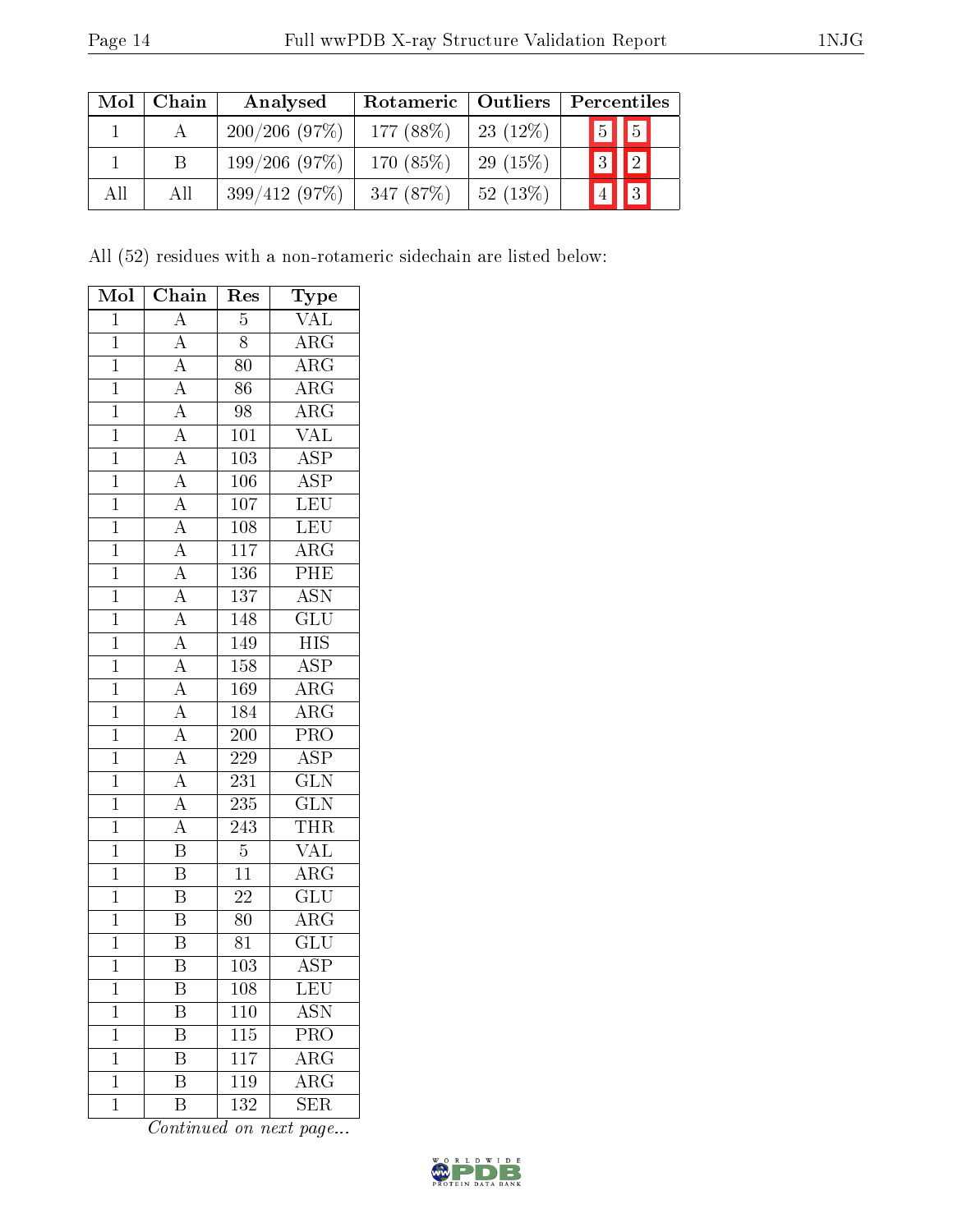| Mol          | Chain                   | Res | Type       |
|--------------|-------------------------|-----|------------|
| $\mathbf 1$  | Β                       | 133 | $\rm{ARG}$ |
| $\mathbf{1}$ | $\mathbf B$             | 136 | PHE        |
| $\mathbf{1}$ | $\overline{\mathrm{B}}$ | 137 | ASN        |
| $\mathbf{1}$ | $\overline{B}$          | 139 | <b>LEU</b> |
| $\mathbf{1}$ | $\overline{\mathrm{B}}$ | 140 | <b>LEU</b> |
| $\mathbf 1$  | Β                       | 145 | GLU        |
| $\mathbf 1$  | Β                       | 146 | PRO        |
| $\mathbf{1}$ | B                       | 147 | PRO        |
| $\mathbf{1}$ | B                       | 159 | PRO        |
| $\mathbf{1}$ | B                       | 163 | PRO        |
| $\mathbf{1}$ | B                       | 181 | GLU        |
| $\mathbf{1}$ | $\rm \bar{B}$           | 200 | PRO        |
| $\mathbf{1}$ | $\overline{\mathrm{B}}$ | 227 | SER        |
| $\mathbf{1}$ | $\overline{B}$          | 229 | $\rm{ASP}$ |
| $\mathbf{1}$ | B                       | 238 | SER        |
| $\mathbf 1$  | Β                       | 240 | MET        |
| $\mathbf 1$  | Β                       | 241 | LEU        |

Some sidechains can be flipped to improve hydrogen bonding and reduce clashes. All (7) such sidechains are listed below:

| Mol | Chain | Res | <b>Type</b> |
|-----|-------|-----|-------------|
|     |       | 137 | <b>ASN</b>  |
|     |       | 149 | HIS         |
|     |       | 195 | HIS         |
|     |       | 223 | <b>GLN</b>  |
|     | R     | 110 | <b>ASN</b>  |
|     |       | 112 | <b>GLN</b>  |
|     |       | 134 | <b>HIS</b>  |

#### 5.3.3 RNA [O](https://www.wwpdb.org/validation/2017/XrayValidationReportHelp#rna)i

There are no RNA molecules in this entry.

### 5.4 Non-standard residues in protein, DNA, RNA chains (i)

There are no non-standard protein/DNA/RNA residues in this entry.

### 5.5 Carbohydrates  $(i)$

There are no carbohydrates in this entry.

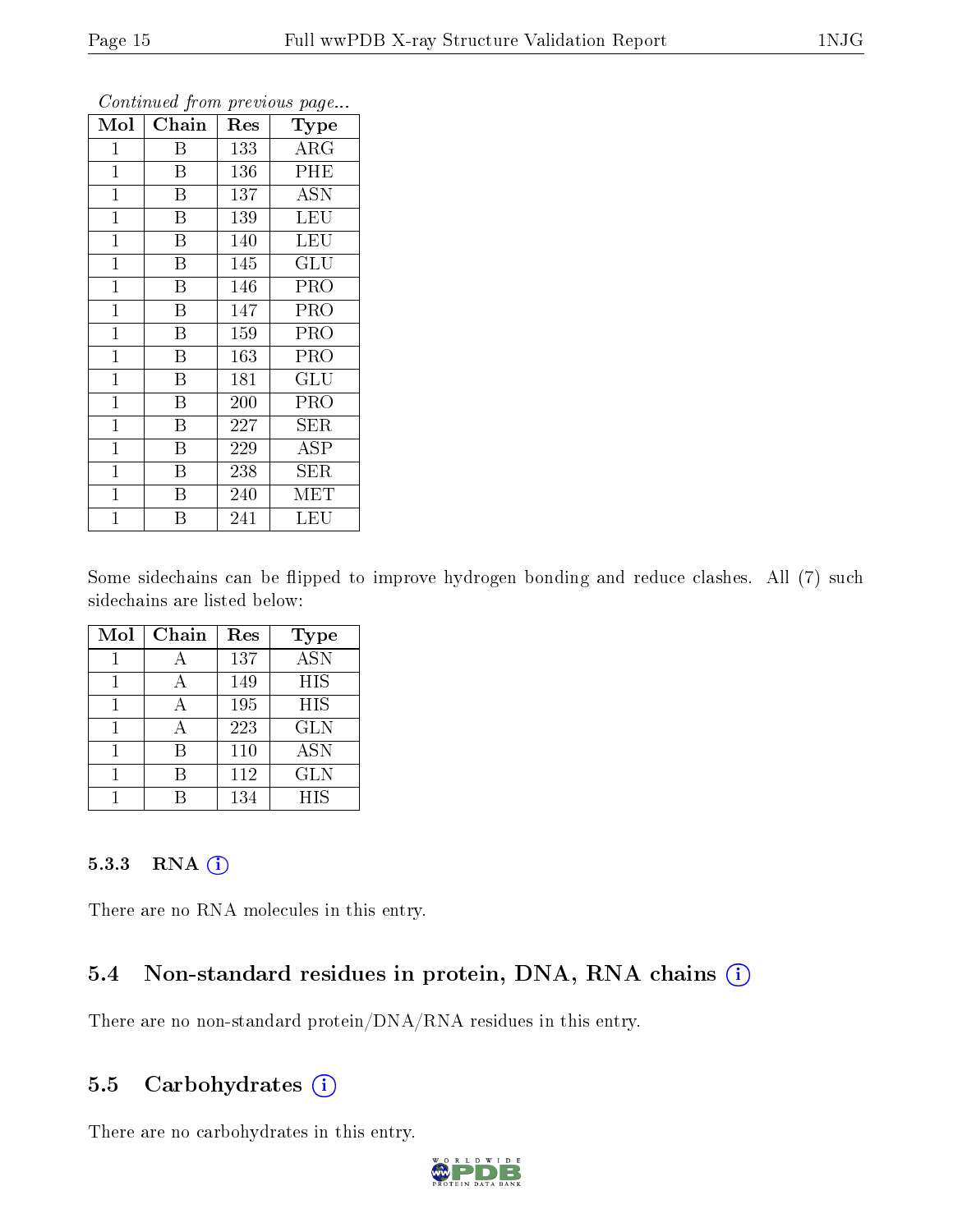## 5.6 Ligand geometry (i)

Of 5 ligands modelled in this entry, 2 are monoatomic - leaving 3 for Mogul analysis.

In the following table, the Counts columns list the number of bonds (or angles) for which Mogul statistics could be retrieved, the number of bonds (or angles) that are observed in the model and the number of bonds (or angles) that are dened in the Chemical Component Dictionary. The Link column lists molecule types, if any, to which the group is linked. The Z score for a bond length (or angle) is the number of standard deviations the observed value is removed from the expected value. A bond length (or angle) with  $|Z| > 2$  is considered an outlier worth inspection. RMSZ is the root-mean-square of all Z scores of the bond lengths (or angles).

| Mol<br>Type         |                 | Chain | Res | Link                     | Bond lengths |             |        | Bond angles |      |  |
|---------------------|-----------------|-------|-----|--------------------------|--------------|-------------|--------|-------------|------|--|
|                     |                 |       |     | Counts                   | RMSZ         | # $ Z  > 2$ | Counts | RMSZ        |      |  |
| 2<br>◡              | SO <sub>4</sub> | Β     | 502 | $\overline{\phantom{a}}$ | 4.4.4        | 0.39        |        | 6,6,6       | 0.18 |  |
| $\mathbf{Q}$<br>ು   | SO <sub>4</sub> |       | 501 | $\overline{\phantom{a}}$ | 4.4.4        | 0.21        |        | 6.6.6       | 0.29 |  |
| $\mathbf{Q}$<br>- 1 | SO <sub>4</sub> |       | 601 | $\overline{\phantom{a}}$ | 4.4.4        | 0.38        |        | 6,6,6       | 0.08 |  |

There are no bond length outliers.

There are no bond angle outliers.

There are no chirality outliers.

There are no torsion outliers.

There are no ring outliers.

1 monomer is involved in 1 short contact:

|  |       | Mol   Chain   Res   Type   Clashes   Symm-Clashes |
|--|-------|---------------------------------------------------|
|  | - SO4 |                                                   |

### 5.7 [O](https://www.wwpdb.org/validation/2017/XrayValidationReportHelp#nonstandard_residues_and_ligands)ther polymers (i)

There are no such residues in this entry.

### 5.8 Polymer linkage issues (i)

There are no chain breaks in this entry.

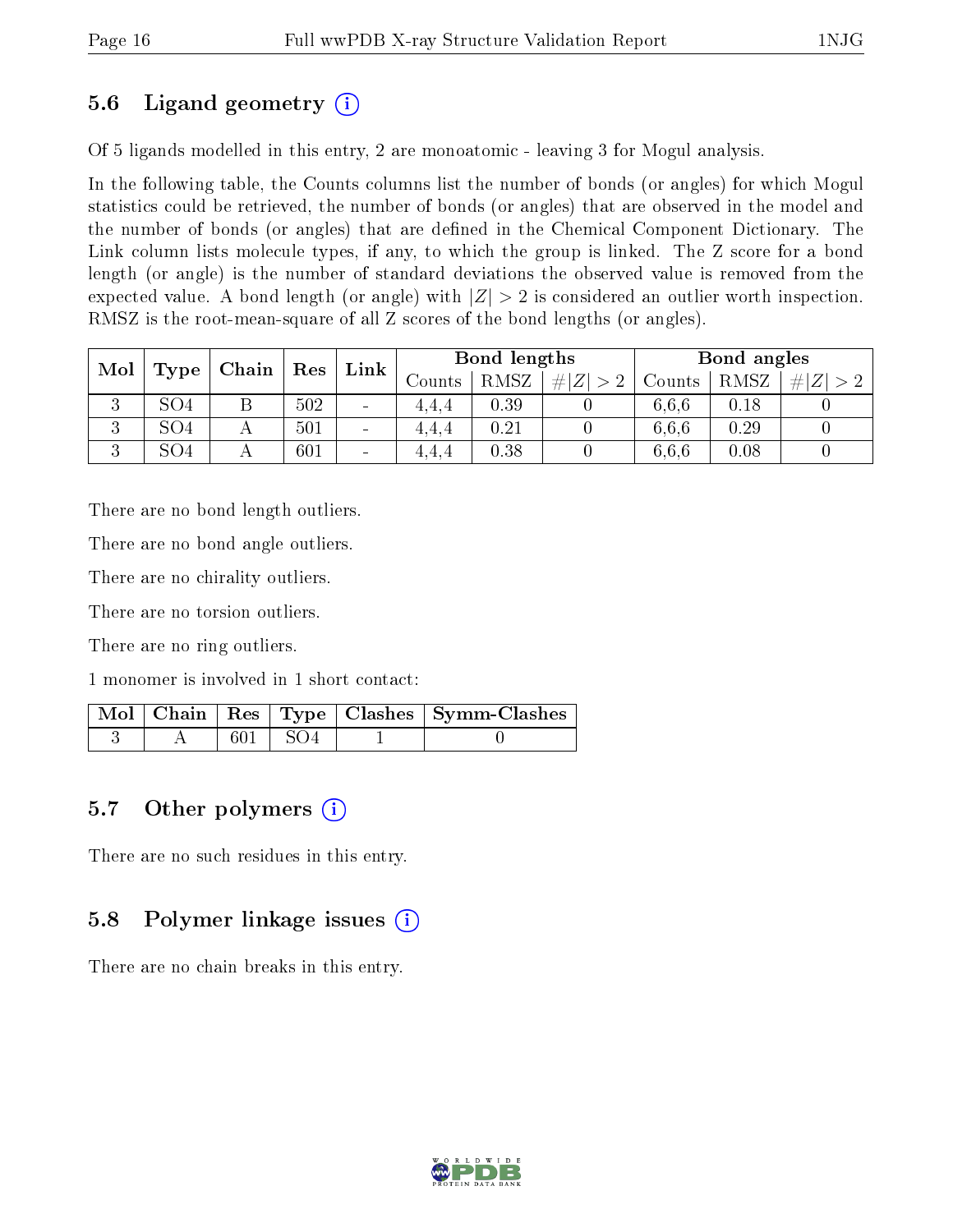## 6 Fit of model and data  $(i)$

## 6.1 Protein, DNA and RNA chains  $(i)$

In the following table, the column labelled  $#RSRZ> 2'$  contains the number (and percentage) of RSRZ outliers, followed by percent RSRZ outliers for the chain as percentile scores relative to all X-ray entries and entries of similar resolution. The OWAB column contains the minimum, median,  $95<sup>th</sup>$  percentile and maximum values of the occupancy-weighted average B-factor per residue. The column labelled ' $Q< 0.9$ ' lists the number of (and percentage) of residues with an average occupancy less than 0.9.

| Mol | Chain | Analysed                 | $<$ RSRZ $>$ | # $RSRZ>2$                           | $OWAB(A^2)$    | $\rm Q\textcolor{black}{<}0.9$ |
|-----|-------|--------------------------|--------------|--------------------------------------|----------------|--------------------------------|
|     |       | $^{\circ}$ 240/250 (96%) | 0.09         | 36 <br>$10(4\%)$<br>134 <sup>1</sup> | 22, 42, 75, 88 |                                |
|     | Β     | 239/250(95%)             | 0.20         | $11(4\%)$ 32<br> 31                  | 21, 47, 78, 84 |                                |
| All | All   | 479/500(95%)             | 0.15         | $21(4\%)$<br> 32 <br> 34             | 21, 44, 77, 88 |                                |

All (21) RSRZ outliers are listed below:

| Mol            | Chain                   | Res              | Type                       | <b>RSRZ</b>      |  |
|----------------|-------------------------|------------------|----------------------------|------------------|--|
| $\mathbf{1}$   | A                       | 243              | THR                        | 4.0              |  |
| $\overline{1}$ | B                       | 228              | <b>GLY</b>                 | 3.7              |  |
| $\overline{1}$ | $\overline{\mathrm{B}}$ | 243              | <b>THR</b>                 | 3.7              |  |
| $\mathbf{1}$   | $\boldsymbol{A}$        | 103              | ASP                        | 3.3              |  |
| $\overline{1}$ | $\overline{\mathrm{B}}$ | 234              | <b>THR</b>                 | 3.2              |  |
| $\overline{1}$ | $\boldsymbol{B}$        | $6\phantom{.}$   | <b>LEU</b>                 | 3.1              |  |
| $\mathbf{1}$   | $\overline{A}$          | 112              | <b>GLN</b>                 | $3.0\,$          |  |
| $\overline{1}$ | $\overline{\rm A}$      | 230              | $\rm GLY$                  | 3.0              |  |
| $\mathbf{1}$   | $\boldsymbol{B}$        | 201              | ${\rm ARG}$                | 3.0              |  |
| $\overline{1}$ | $\overline{\rm A}$      | $\overline{1}02$ | GLU                        | $2.9\,$          |  |
| $\mathbf{1}$   | $\boldsymbol{A}$        | 135              | SER                        | 2.9              |  |
| $\overline{1}$ | $\overline{\rm A}$      | 113              | <b>TYR</b>                 | 2.8              |  |
| $\mathbf{1}$   | B                       | 237              | <b>VAL</b>                 | 2.7              |  |
| $\mathbf{1}$   | A                       | 110              | <b>ASN</b>                 | 2.6              |  |
| $\overline{1}$ | Β                       | 88               | VAL                        | 2.5              |  |
| $\overline{1}$ | $\boldsymbol{B}$        | 200              | PRO                        | 2.3              |  |
| $\overline{1}$ | $\overline{\mathrm{B}}$ | 224              | $\rm{A}\overline{\rm{LA}}$ | 2.3              |  |
| $\mathbf{1}$   | A                       | 132              | SER                        | 2.2              |  |
| $\mathbf{1}$   | B                       | 117              | ${\rm ARG}$                | 2.1              |  |
| $\overline{1}$ | $\boldsymbol{B}$        | 100              | <b>LYS</b>                 | $\overline{2.1}$ |  |
| $\mathbf{1}$   | А                       | 100              | <b>LYS</b>                 | 2.0              |  |